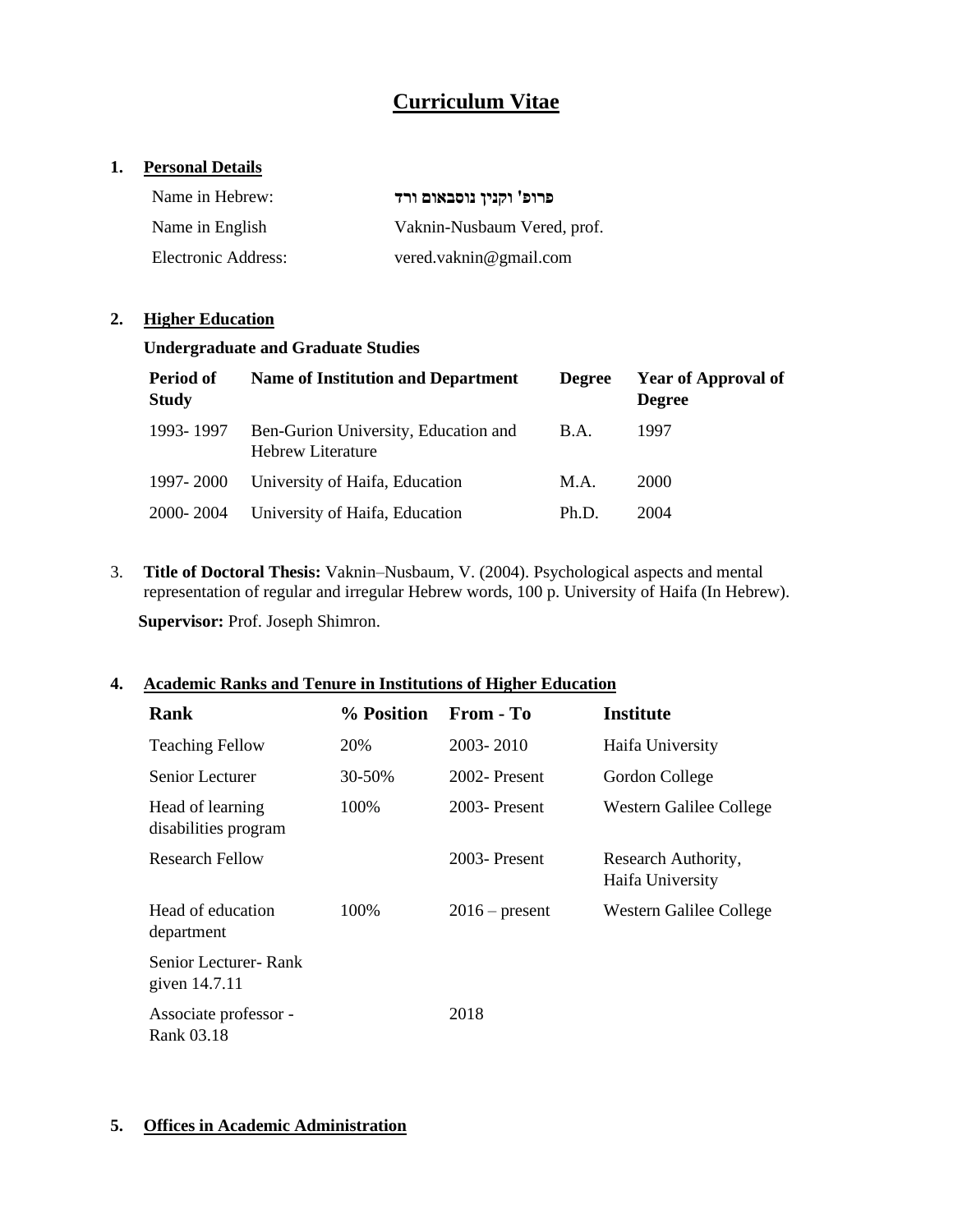| <b>Dates</b>    | Name of Institution and<br><b>Department</b>        | <b>Position</b>                                                |
|-----------------|-----------------------------------------------------|----------------------------------------------------------------|
| 2010-2015       | Western Galilee College                             | Member of the election committee for<br>excellent lecturer     |
| 2008-2018       | Department of education,<br>Western Galilee College | Head of learning disabilities                                  |
| $2010$ -Present | Department of education,<br>Western Galilee College | Head of literacy center                                        |
| $2010$ -Present | Western Galilee College                             | Member in the Discipline committee                             |
| $2010$ -Present | Western Galilee College                             | Academic supervisor of the Literacy project<br>in Acre schools |
| 2013-Present    | Western Galilee College                             | Member of the Academic Council                                 |
| 2017-Present    | Western Galilee College                             | Member of the Research Authority                               |
| 2018-Present    | Western Galilee College                             | Member of the Ethics Committee                                 |

# **6. Scholarly Positions and Activities outside the Institution**

## **Research and community**

2010- Present: Literacy project in Acre for 2<sup>nd</sup>-grade Arabic and Hebrew readers

2013- Present: Cultivating language among kindergarten children in Acre (with Einat Nevo)

2015- Present: Parents project- Cultivating parent's awareness of a literate environment (in Hebrew and Arabic) in Acre (with Einat Nevo)

## **Memberships**

SSSR - Society for the Scientific Study of Reading

AERA - [American Educational Research Association](http://www.aera.net/)

WERA – World Education Research Association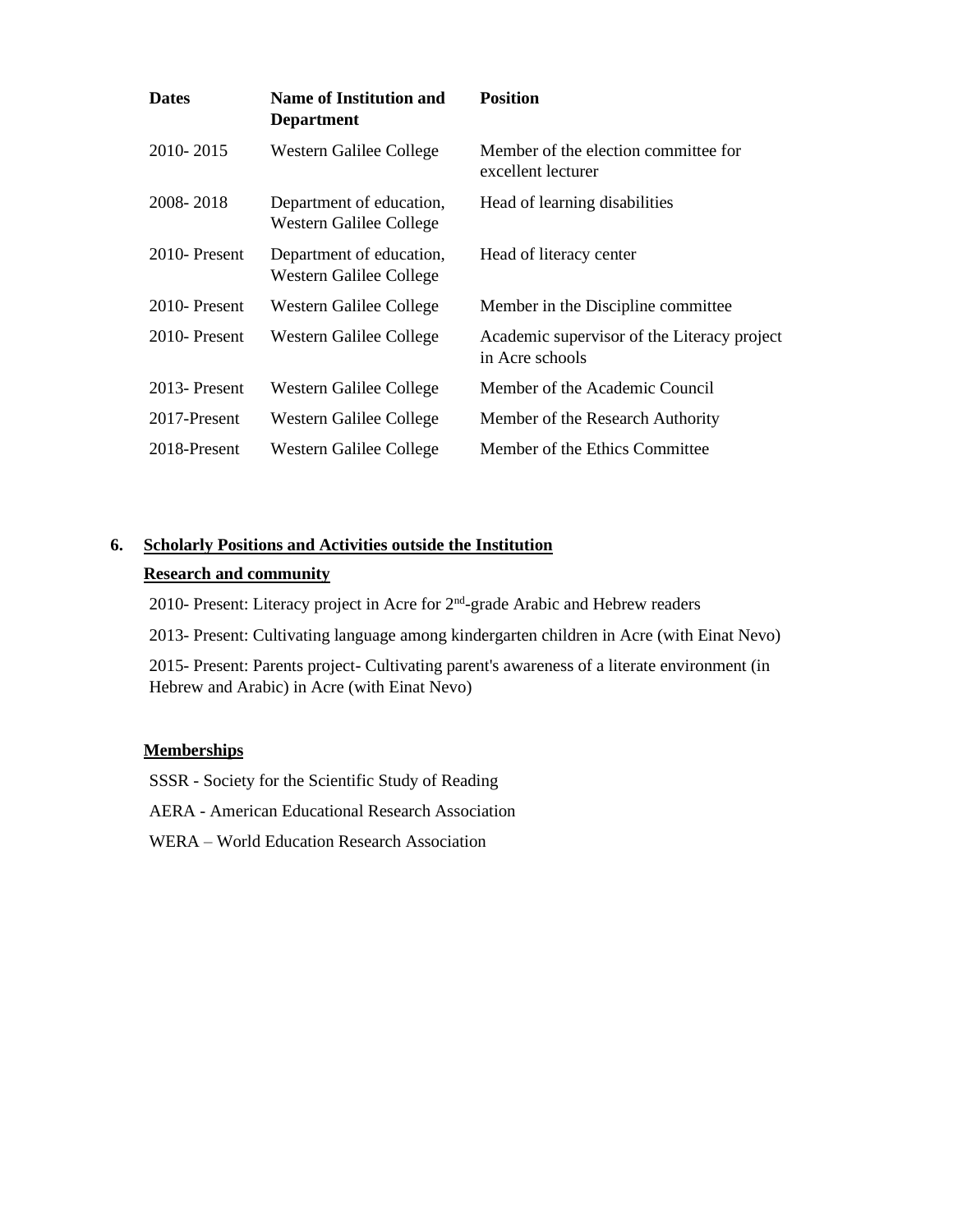## **7. Participation in Scholarly Conferences**

# a. **Active Participation**

## **International Conferences**

| <b>Date</b>      | Name of<br><b>Conference</b>                                                                 | <b>Place of</b><br><b>Conference</b>           | Subject of<br><b>Lecture/Discussion</b>                                                                     | Role                  |
|------------------|----------------------------------------------------------------------------------------------|------------------------------------------------|-------------------------------------------------------------------------------------------------------------|-----------------------|
| June, 2001       | <b>Eighth Annual</b><br>Meeting of Society<br>for Scientific Study<br>of Reading             | Boulder,<br>Colorado                           | Morphological<br>productivity and its limits:<br><b>Evidence from Hebrew</b><br>(with Joseph Shimron)       | Presenter of<br>paper |
| June, 2001       | <b>Eighth Annual</b><br>Meeting of Society<br>for Scientific Study<br>of Reading             | Boulder,<br>Colorado                           | The Dual-route Theory of<br>the Mental Lexicon:<br>Evidence from regular<br>and irregular plurals<br>Hebrew | Presenter of<br>paper |
| June, 2002       | Ninth Annual<br>Meeting of Society<br>for Scientific Study<br>of Reading                     | Chicago                                        | The Effect of prosodic<br>change on inflection:<br>Evidence from a Semitic<br>language                      | Presenter of<br>paper |
| June, 2002       | Ninth Annual<br>Meeting of Society<br>for Scientific Study<br>of Reading                     | Chicago                                        | Access units in Semitic<br>languages: Evidence from<br>Hebrew (with Joseph<br>Shimron)                      | Presenter of<br>paper |
| June, 2003       | <b>Tenth Annual</b><br>Meeting of Society<br>for Scientific Study<br>of Reading              | Boulder,<br>Colorado                           | The dynamics of reading<br>instruction reform (with<br>Joseph Shimron)                                      | Presenter of<br>paper |
| July, 2003       | The 13th European<br>Conference on<br>Reading                                                | Tallinn,<br>Estonia                            | Learning to read in<br>Semitic languages (with<br>Joseph Shimron)                                           | Presenter of<br>paper |
| June, 2004       | <b>Fourth International</b><br>Conference on the<br><b>Mental Lexicon</b>                    | Windsor,<br>Ontario,<br>Canada                 | Lexical representations in<br>Hebrew: Roots or stems?<br>(with Berent and Marcus)                           | $Co-$<br>Presenter    |
| January,<br>2005 | <b>Linguistic Society</b><br>of America, 79th<br><b>Annual Meeting</b>                       | San<br>Francisco,<br>California,<br><b>USA</b> | Lexical representations in<br>Hebrew: Roots or stems?<br>(with Berent and Marcus)                           | $Co-$<br>Presenter    |
| June, 2005       | <b>Twelfth Annual</b><br>Meeting of Society<br>for the Scientific<br><b>Study of Reading</b> | Toronto,<br>Canada                             | Psychological aspects of<br>nouns plural inflections in<br>Hebrew                                           | Presenter of<br>paper |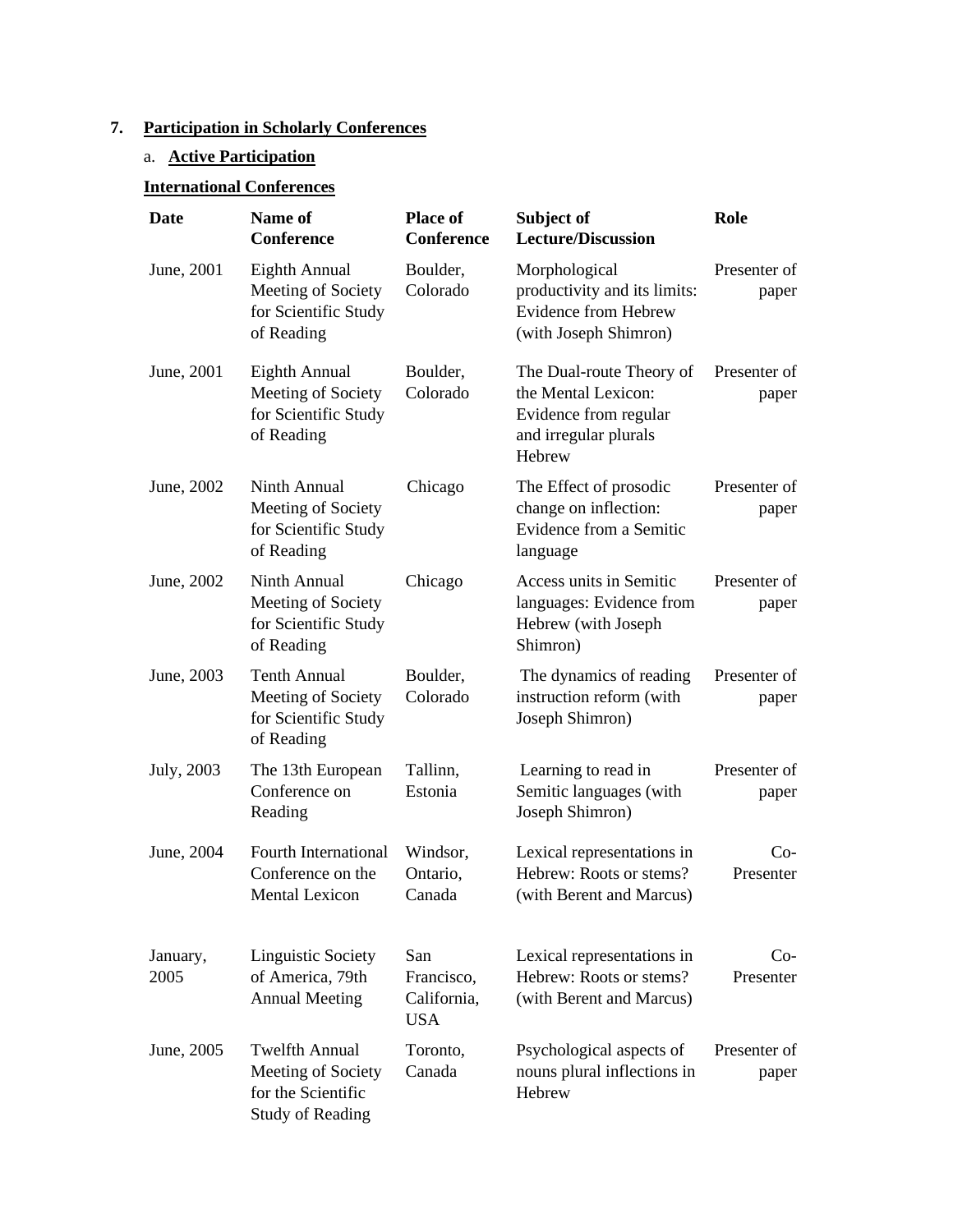| <b>Date</b>          | Name of<br><b>Conference</b>                                                                   | Place of<br><b>Conference</b>         | Subject of<br><b>Lecture/Discussion</b>                                                                                           | Role                  |
|----------------------|------------------------------------------------------------------------------------------------|---------------------------------------|-----------------------------------------------------------------------------------------------------------------------------------|-----------------------|
| July, 2006           | Thirteenth Annual<br>Meeting of Society<br>for the Scientific<br><b>Study of Reading</b>       | Vancouver,<br>Canada                  | The relative contribution<br>of phonological and<br>morphological<br>information for word<br>recognition: Evidence<br>from Hebrew | Presenter of<br>paper |
| October,<br>2006     | The Fifth<br>International<br>Conference on the<br><b>Mental Lexicon</b>                       | Montreal,<br>Canada                   | What we know about<br>what we have never<br>heard: Evidence from<br>perceptual illusions (with<br>Berent and Lennertz)            | $Co-$<br>Presenter    |
| November,<br>2006    | The 47th Annual<br>Meeting of the<br>Psychonomic<br>Society                                    | Houston,<br>Texas, USA                | What we know about<br>what we have never heard<br>(with Berent, Steriade,<br>and Lennertz)                                        | $Co-$<br>Presenter    |
| $12-14$ July<br>2007 | Fourteenth Annual<br>Meeting of Society<br>for the Scientific<br><b>Study of Reading</b>       | Prague                                | Processing allomorphs in<br>reading plural inflections<br>(with Joseph Shimron)                                                   | Presenter of<br>paper |
| June 25-27,<br>2009  | <b>Sixteenth Annual</b><br>Meeting of Society<br>for the Scientific<br><b>Study of Reading</b> | Boston,<br>Massachusett<br>s, USA     | Interestingness: The<br>importance of optimal<br>resolution of the text<br>(with Joseph Shimron)                                  | Presenter of<br>paper |
| January,<br>2010     | Annual Meeting of<br>the Linguistic<br>Society of America                                      | Baltimore,<br>Maryland,<br><b>USA</b> | Phonological universal<br>constrain the processing<br>of non-speech stimuli<br>(with Berent, Balaban and<br>Lennertz)             | $Co-$<br>Presenter    |
| January,<br>2011     | Annual Meeting of<br>the Linguistic<br>Society of America                                      | Pittsburgh                            | Phonological universal<br>constrain the processing<br>of non-speech stimuli<br>(with Berent, Balaban and<br>Lennertz)             | $Co-$<br>Presenter    |
| October,<br>2012     | <b>Mental Lexicon</b><br>conference                                                            | Montreal,<br>Canada                   | Morphology is special:<br>Evidence from universal<br>restrictions on<br>reduplication (with Berent<br>and Bat-El).                | $Co-$<br>Presenter    |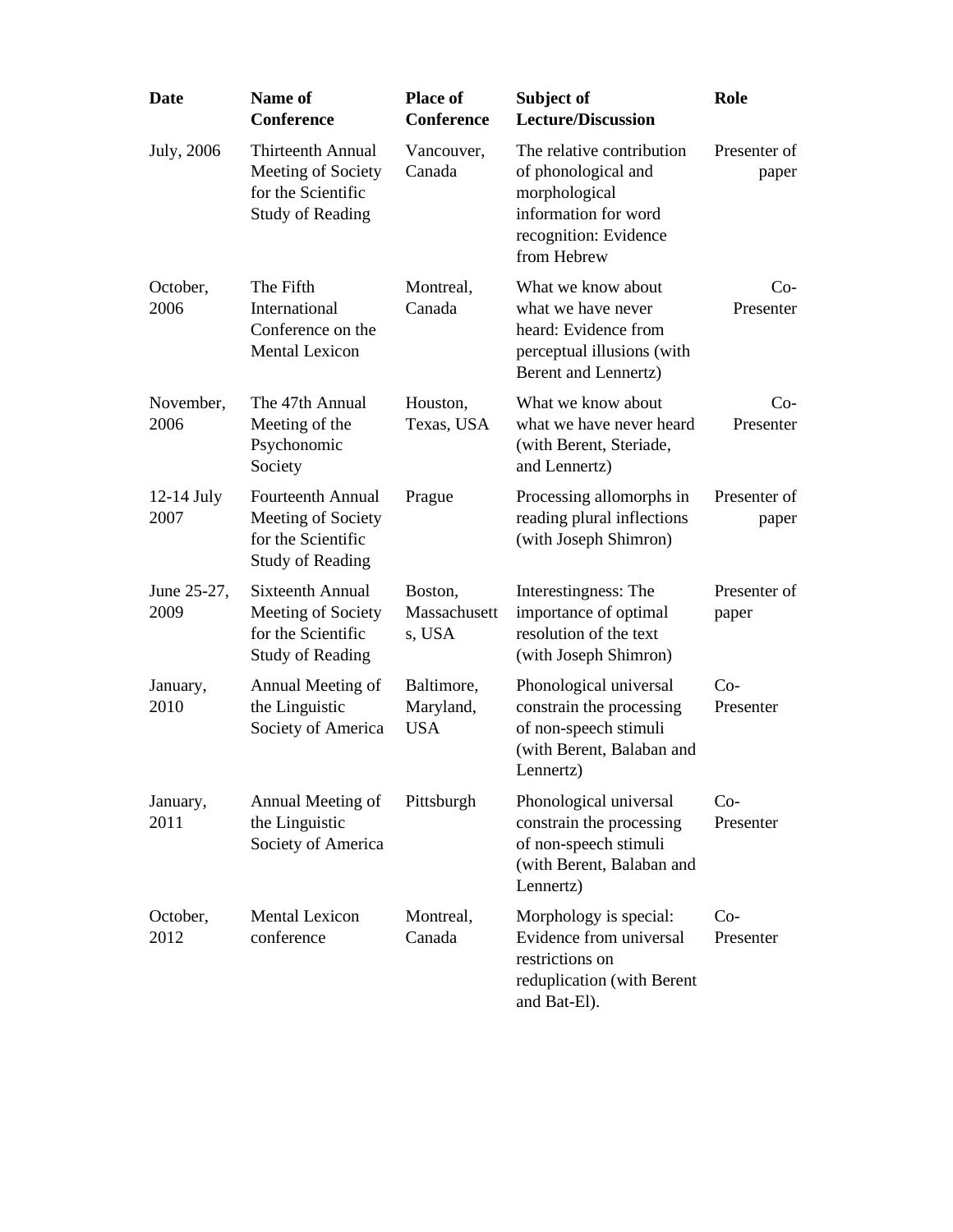| <b>Date</b>        | Name of<br><b>Conference</b>                                                                 | <b>Place of</b><br><b>Conference</b>                                                            | Subject of<br><b>Lecture/Discussion</b>                                                                                                                                                                                | Role                                  |
|--------------------|----------------------------------------------------------------------------------------------|-------------------------------------------------------------------------------------------------|------------------------------------------------------------------------------------------------------------------------------------------------------------------------------------------------------------------------|---------------------------------------|
| May, 2013          | Current Issues in<br>Education                                                               | George<br>Washington<br>University,<br>Graduate<br>School of<br>Education,<br>Washington,<br>DC | Home Literacy, Reading<br>Acquisition, and<br>Comprehension                                                                                                                                                            | Presenter of<br>paper                 |
| May, 2013          | Mini-Conference<br>on International<br>Collaborative<br><b>Teacher Education</b><br>Research | William<br>Paterson<br>University,<br>NJ                                                        | Comparing effective<br>elementary language arts<br>and mathematics teachers<br>across cultures and<br>subject areas (with<br>Neuman and Abbas)                                                                         | Presenter of<br>paper                 |
| April, 2014        | <b>AERA</b> : American<br>Educational<br>Research<br>Association                             | Philadelphia,<br>Pennsylvania<br><b>USA</b>                                                     | Questioning techniques<br>used by effective<br>elementary mathematics<br>and literacy teachers: A<br>cross-cultural and cross-<br>discipline study in the US<br>and Israel (with Mongillo,<br>Kaplan, Feola and Abbas) | $Co-$<br>$Presenter -$<br>round table |
| June, 2015         | NAPH: The<br>National<br>Association of<br>Professors of<br>Hebrew                           | Memphis,<br>Tennessee                                                                           | Language Awareness of<br><b>Teacher Trainees (with</b><br>Argaman)                                                                                                                                                     | Presenter of<br>paper                 |
| September,<br>2015 | WERA: World<br>Education Research Scotland<br>Association                                    | Edinburgh,                                                                                      | Teachers' Communicative<br><b>Strategies for Non-Native</b><br>Language Learners in<br>Primary Grades: A Cross-<br><b>Cultural Case Study</b><br>(with Mongillo, Kaplan,<br>Feola and Abbas)                           | Presenter of<br>paper                 |
| April, 2016        | <b>AERA</b> : American<br>Educational<br>Research<br>Association                             | Washington,<br><b>USA</b>                                                                       | Developmental aspects of<br>motivation to read (with<br>Nevo)                                                                                                                                                          | Presenter of<br>paper                 |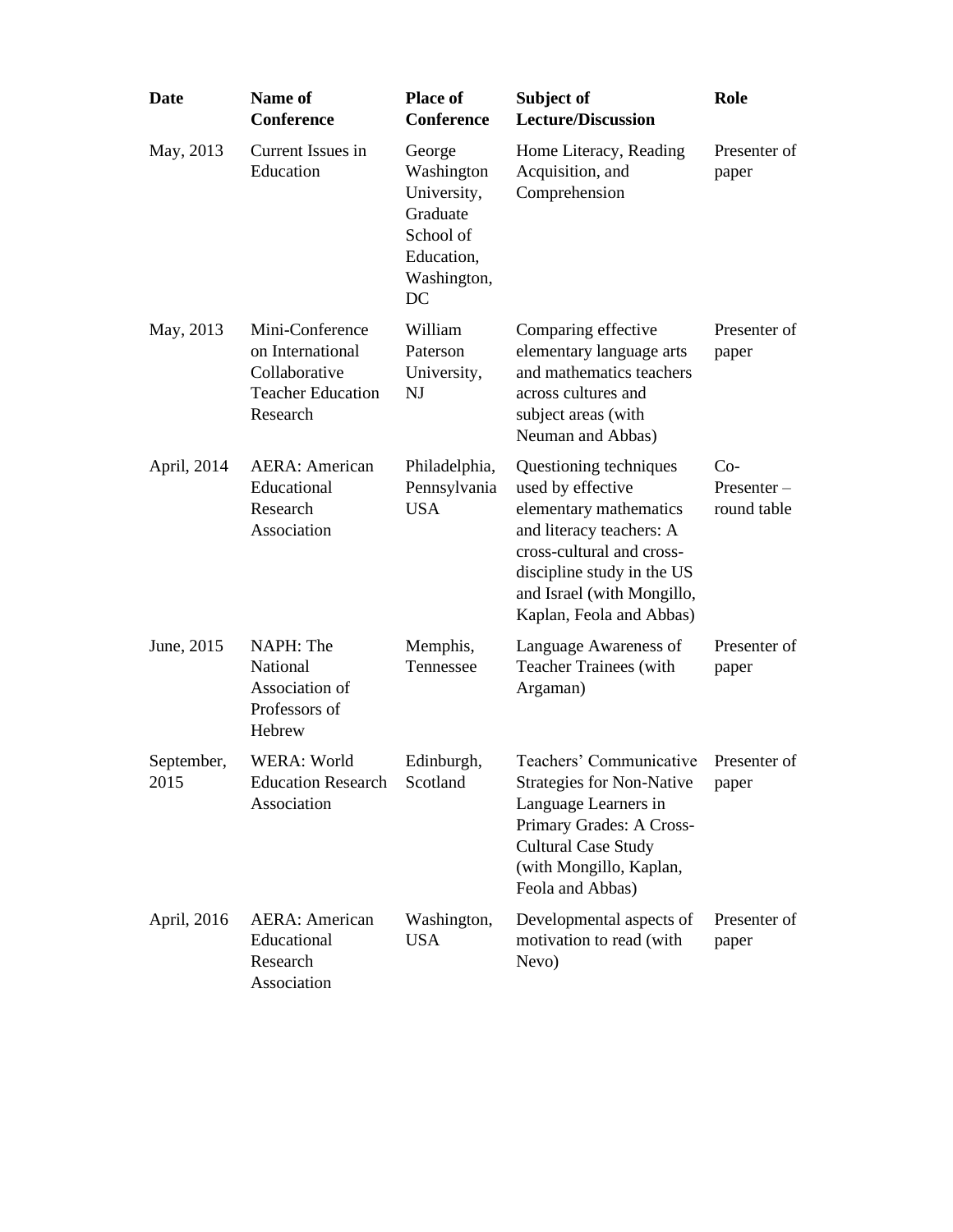| <b>Date</b>        | Name of<br><b>Conference</b>                                                                        | <b>Place of</b><br><b>Conference</b> | Subject of<br><b>Lecture/Discussion</b>                                                                                                                                            | Role                              |
|--------------------|-----------------------------------------------------------------------------------------------------|--------------------------------------|------------------------------------------------------------------------------------------------------------------------------------------------------------------------------------|-----------------------------------|
| April, 2016        | <b>AERA</b> : American<br>Educational<br>Research<br>Association                                    | Washington,<br><b>USA</b>            | The Use of modern<br>standard and spoken<br>Arabic in math lessons:<br>The case of a diglossic<br>language (with Abbas,<br>Neuman, Goldberg<br>Kaplan, Mongillo, and<br>Feola)     | Presenter of<br>paper             |
| April, 2016        | <b>AERA</b> : American<br>Educational<br>Research<br>Association                                    | Washington,<br><b>USA</b>            | Primary teachers'<br>communicative strategies<br>for linguistically diverse<br>language learners: A<br>cross-cultural case (with<br>Abbas, Goldberg Kaplan,<br>Mongillo and Feola) | Presenter of<br>paper             |
| October,<br>2016   | The $10th$<br>International<br>Conference on the<br><b>Mental Lexicon</b>                           | University of<br>Ottawa,<br>Canada   | Role of motor system in<br>speech perception:<br>(Grain) size matters (with<br>Berent)                                                                                             | $Co-$<br>Presenter                |
| June, 2017         | <b>2017 NAPH</b><br>International<br>Conference on<br>Hebrew Language,<br>Literature and<br>Culture | New York<br>University<br>(NYU)      | Language awareness of<br>teachers' trainees                                                                                                                                        | Presenter                         |
| May, 2018          | 20th Annual<br>International<br>Conference on<br>Education,                                         | Athens,<br>Greece                    | A Joint Interactive<br>Storybook Intervention<br>Program for Preschool<br>and Kindergarten<br>Children                                                                             | Presenter                         |
| July, 2019         | WERA: World<br><b>Education Research</b><br>Association                                             | Tokyo                                | Effective Teachers'<br>Communicative<br><b>Strategies When</b><br>Instructing Linguistically<br><b>Diverse Learners</b>                                                            | Presenter -<br>at two<br>sessions |
| September,<br>2019 | 8 <sup>th</sup> teaching and<br>education<br>conference                                             | Vienna,<br>Austria                   | Reading skills as<br>predictors of statistical<br>literacy among bilingual<br>college students                                                                                     | Preenters                         |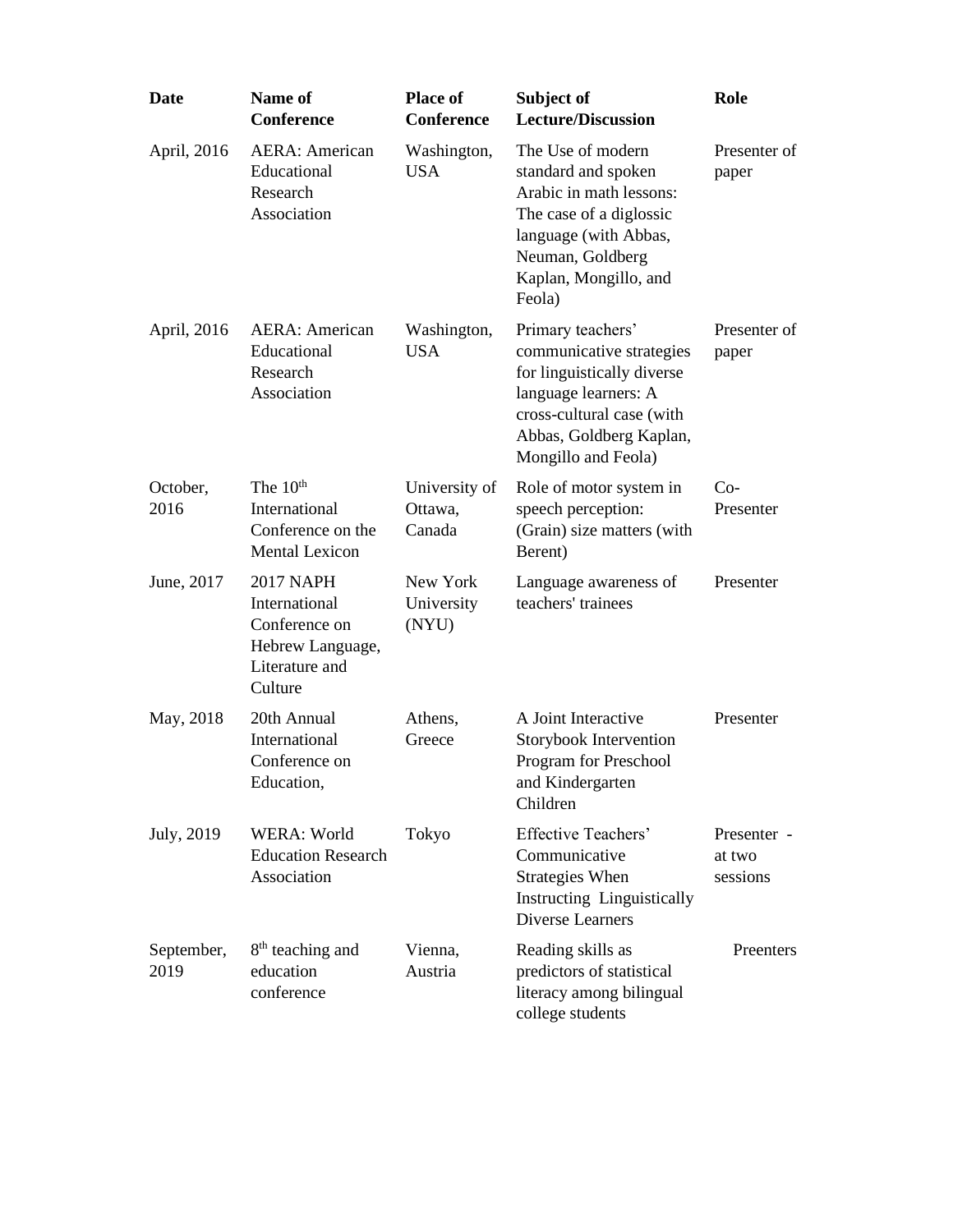| Date               | Name of<br><b>Conference</b>                  | <b>Place of</b><br><b>Conference</b> | Subject of<br><b>Lecture/Discussion</b>                                                                    | Role      |
|--------------------|-----------------------------------------------|--------------------------------------|------------------------------------------------------------------------------------------------------------|-----------|
| September,<br>2019 | $8th$ Teaching $&$<br>Education<br>Conference | Vienna,<br>Austria                   | Improving reading skills<br>by cultivating<br>morphological awareness<br>in fifth grade Hebrew<br>speakers | Presenter |

## **Local Conferences**

| <b>Date</b>      | Name of<br><b>Conference</b>                                                            | <b>Place of</b><br><b>Conference</b>            | Subject of<br><b>Lecture/Discussion</b>                                                                                                              | Role                  |
|------------------|-----------------------------------------------------------------------------------------|-------------------------------------------------|------------------------------------------------------------------------------------------------------------------------------------------------------|-----------------------|
| January,<br>2001 | The Fourth Oranim<br>Conference on<br>Hebrew as a Living<br>Language                    | Oranim<br>College                               | The representation and<br>processing of regular and<br>irregular nouns in the<br>mental lexicon of Hebrew<br>speakers (in Hebrew)                    | Presenter of<br>paper |
| 2001             | Language and<br>Society in Israel at<br>the Beginning of<br>the Twenty-first<br>Century | University of<br>Haifa                          | The psychological status<br>of regular and irregular<br>nouns in the Hebrew<br>Language (with Joseph<br>Shimron) (in Hebrew)                         | Presenter of<br>paper |
| 2001             | Research<br>conference in<br>memory of Dina<br>Faitelson                                | University of<br>Haifa                          | The processing of Hebrew<br>nouns according to the<br>augmented symbolic<br>model (in Hebrew)                                                        | Presenter of<br>paper |
| July, 2001       | SCRIPT, the<br>Society for Literacy<br><b>Research Theory</b><br>and Practice           | Shefayim                                        | Is the cognitive process of<br>irregular words different<br>from the cognitive process<br>of regular words in the<br>Hebrew language? (in<br>Hebrew) | Presenter of<br>paper |
| 2003             | SCRIPT, the<br>Society for Literacy<br><b>Research Theory</b><br>and Practice           | Zichron<br>Yaakov                               | The phonological factor in<br>Hebrew word inflection<br>(in Hebrew)                                                                                  | Presenter of<br>paper |
| 2003             | The Israeli Society<br>Cognitive<br>Psychology                                          | <b>Ben-Gurion</b><br>University                 | Dual route models in the<br>psychology of language                                                                                                   | Presenter of<br>paper |
| 2006             | The Annual<br>Conference on<br>Learning<br><b>Disabilities</b>                          | Faculty of<br>Education,<br>Haifa<br>University | Morphological<br>development and the<br>Hebrew mental lexicon (in<br>Hebrew)                                                                         | Presenter of<br>paper |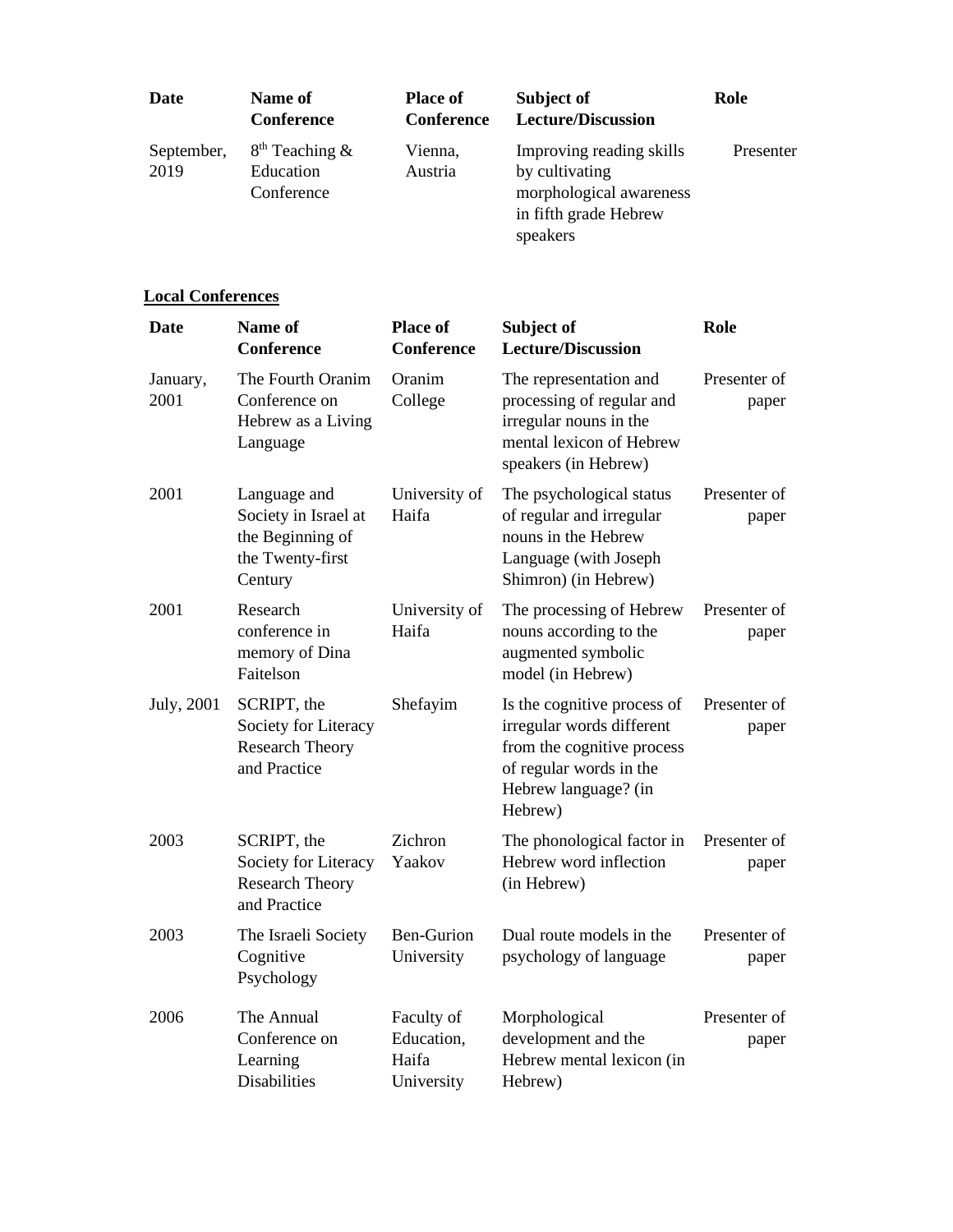| Date             | Name of<br><b>Conference</b>                                                                                                       | <b>Place of</b><br><b>Conference</b> | Subject of<br><b>Lecture/Discussion</b>                                                   | Role                   |
|------------------|------------------------------------------------------------------------------------------------------------------------------------|--------------------------------------|-------------------------------------------------------------------------------------------|------------------------|
| 2006             | Gonda<br>Multidisciplinary<br><b>Brain Research</b><br>Center, Brain and<br>Language<br>conference                                 | Bar Ilan<br>University               | Psychological aspects of<br>irregular nouns plural<br>inflections in Hebrew               | Presenter of<br>poster |
| 2006             | SCRIPT, the<br>Society for Literacy<br><b>Research Theory</b><br>and Practice                                                      | Tel Aviv<br>University               | Morphological<br>development and the<br>Hebrew mental lexicon (in<br>Hebrew)              | Presenter of<br>paper  |
| October,<br>2010 | The Annual<br>Gordon Research<br>Conference                                                                                        | Gordon<br>College                    | Morphological<br>development and<br>comprehension                                         | Presenter of<br>paper  |
| October,<br>2011 | The Annual<br>Gordon Research<br>Conference                                                                                        | Gordon<br>College                    | Morphological<br>development and<br>comprehension                                         | Presenter of<br>paper  |
| April,<br>2013   | Annual Meeting of<br>the Edmond J.<br>Safra Brain<br><b>Research Center for</b><br>the Study of<br>Learning<br><b>Disabilities</b> | Haifa<br>University                  | Morphological<br>decomposition in reading<br>Hebrew homographs (with<br>Miller and Liran) | $Co-$<br>Presenter     |
| October,<br>2015 | The Annual<br>Gordon Research<br>Conference                                                                                        | Gordon<br>College                    | Language Awareness of<br>Teacher Trainees (with<br>Argaman)                               | Presenter of<br>paper  |
| April,<br>2019   | The Annual<br>Research<br>Conference of<br><b>Western Galilee</b><br>College                                                       | Western<br>Galilee<br>College        | Language Literacy and<br><b>Statistical Literacy</b>                                      | Presenter of<br>paper  |

## b. **Organization of Conferences or Sessions**

| Date        | Name of                                                        | <b>Place of</b>               | <b>Subject of Conference/</b>                                                                                   | Role                                      |
|-------------|----------------------------------------------------------------|-------------------------------|-----------------------------------------------------------------------------------------------------------------|-------------------------------------------|
|             | <b>Conference</b>                                              | <b>Conference</b>             | <b>Role at Conference/Comments</b>                                                                              |                                           |
| April, 2011 | The Annual<br>Conference<br>on Learning<br><b>Disabilities</b> | Western<br>Galilee<br>College | Learning disabilities, Attention<br>disorders<br>Lecture: Reading and comprehension<br>difficulties (in Hebrew) | Organizer<br>and<br>Presenter of<br>paper |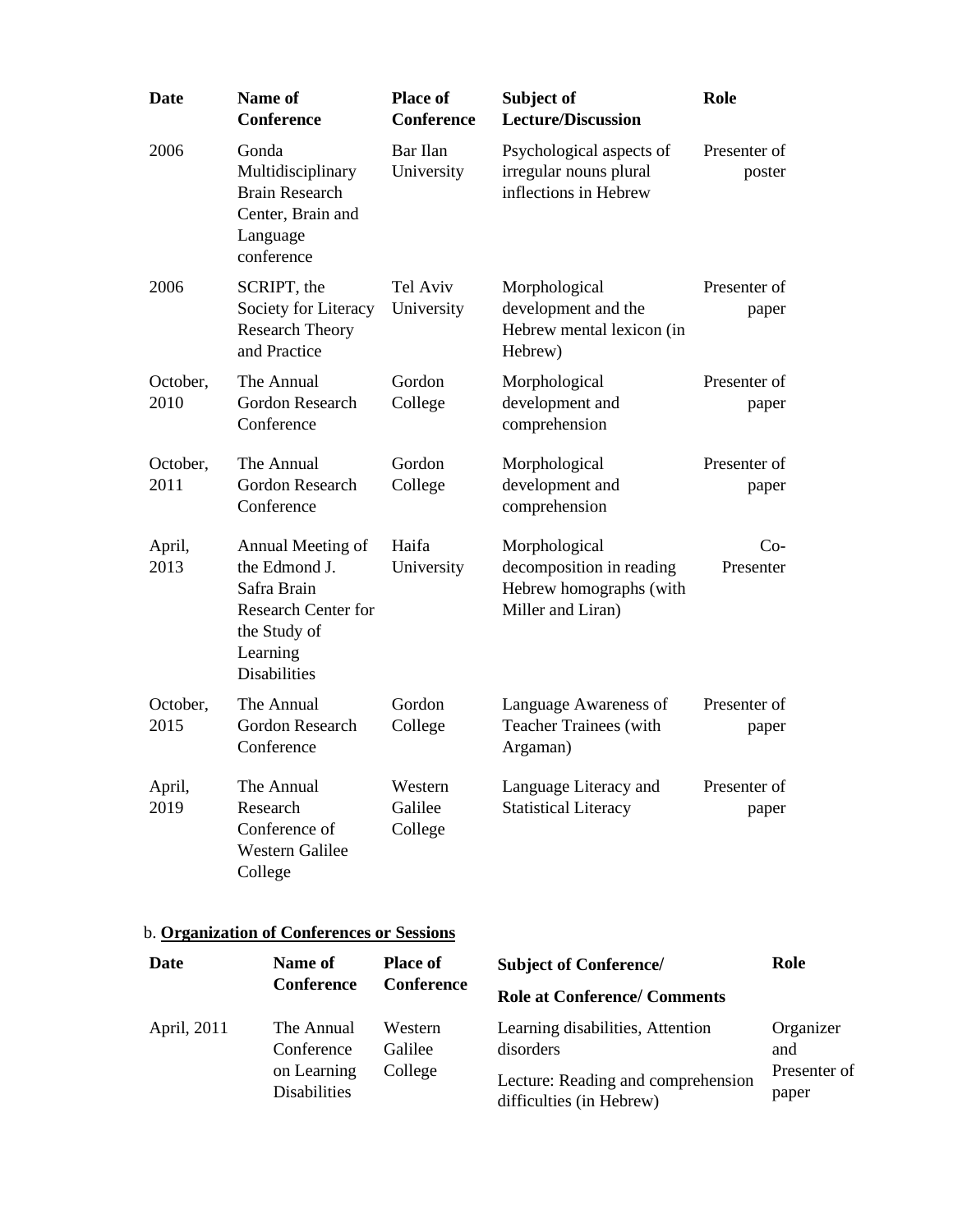| <b>Date</b>         | Name of                                                        | <b>Place of</b>               | <b>Subject of Conference/</b>                                                               | Role                  |  |  |
|---------------------|----------------------------------------------------------------|-------------------------------|---------------------------------------------------------------------------------------------|-----------------------|--|--|
|                     | <b>Conference</b>                                              | <b>Conference</b>             | <b>Role at Conference/ Comments</b>                                                         |                       |  |  |
| April, 2012         | The Annual<br>Conference                                       | Western<br>Galilee            | Learning disabilities, Attention<br>disorders                                               | Organizer<br>and      |  |  |
|                     | on Learning<br>Disabilities                                    | College                       | Lecture: Morphological awareness<br>and reading difficulties (in Hebrew)                    | Presenter of<br>paper |  |  |
| April, 2013         | The Annual<br>Conference                                       | Western<br>Galilee            | Learning disabilities, Attention<br>disorders                                               | Organizer<br>and      |  |  |
|                     | on Learning<br>Disabilities                                    | College                       | Lecture: Morphological awareness<br>and reading difficulties (in Hebrew)                    | Presenter of<br>paper |  |  |
| April, 2014         | The Annual<br>Conference                                       | Western<br>Galilee            | Learning disabilities, Attention<br>disorders                                               | Organizer<br>and      |  |  |
|                     | on Learning<br>Disabilities                                    | College                       | Lecture: Is it possible to narrow<br>reading gaps in second graders? (in<br>Hebrew)         | Presenter of<br>paper |  |  |
| April, 2015         | The Annual<br>Conference<br>on Learning<br><b>Disabilities</b> | Western<br>Galilee<br>College | Learning disabilities, Attention<br>disorders                                               | Organizer<br>and      |  |  |
|                     |                                                                |                               | Lecture: Developmental aspects of<br>motivation to read in elementary<br>school (in Hebrew) | Presenter of<br>paper |  |  |
| March, 2016         | The Annual<br>Conference<br>on Learning<br><b>Disabilities</b> | Western<br>Galilee<br>College | Learning disabilities, Attention<br>disorders                                               | Organizer             |  |  |
| March, 2017         | The Annual<br>Conference<br>on Learning<br><b>Disabilities</b> | Western<br>Galilee<br>College | Learning disabilities, Attention<br>disorders                                               | Organizer             |  |  |
| <b>March</b> , 2018 | The Annual<br>Conference<br>on Learning<br><b>Disabilities</b> | Western<br>Galilee<br>College | Learning disabilities, Attention<br>disorders                                               | Organizer             |  |  |
| <b>March</b> , 2019 | The Annual<br>Conference<br>on Learning<br><b>Disabilities</b> | Western<br>Galilee<br>College | Learning disabilities, Attention<br>disorders                                               | Organizer             |  |  |
| March, 2020         | The Annual<br>Conference<br>on Learning<br>Disabilities        | Western<br>Galilee<br>College | Learning disabilities, Attention<br>disorders                                               | Organizer             |  |  |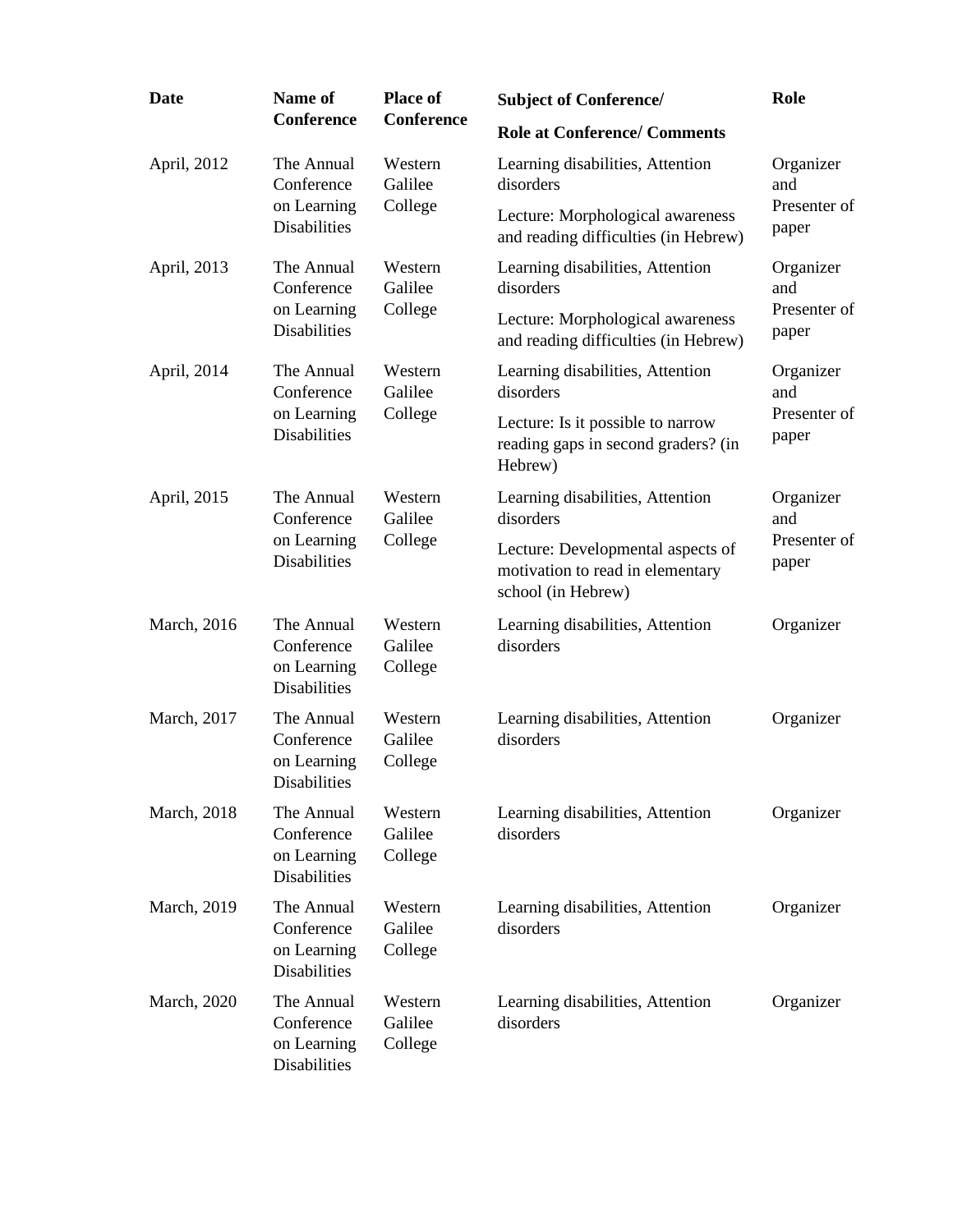# **8. Invited Lectures\ Colloquium Talks**

| Date          | <b>Place of Lecture</b>                                                | <b>Name of Forum</b>                                                       |
|---------------|------------------------------------------------------------------------|----------------------------------------------------------------------------|
| May, 2003     | English Department, Bar-Ilan<br>University, Israel                     | Psychological aspects of noun plural<br>inflections in Hebrew              |
| June, 2004    | Central Research Institute (CNR) of<br>Italy in Rome                   | The nature of the Hebrew mental lexicon                                    |
| 2008          | Linguistics Department, Haifa<br>University, Israel                    | Psychological aspects of noun plural<br>inflections and the mental lexicon |
| January, 2012 | Department of Communication<br>disorders, Haifa University, Israel     | Morphological awareness and<br>comprehension                               |
| April, 2016   | Education department, Westminster<br>College, New Wilmington, PA, USA  | Can we narrow Mathew effect?                                               |
| June, 2019    | $INIE - Research center in$<br><b>Education, Costa Rica University</b> | The relationship between language<br>abilities and reading difficulties    |

## **9. Research Grants**

# **a. Grants Awarded**

| <b>Role in Research</b>                                                                                  | $Co-$<br><b>Researchers</b> | <b>Topic</b>                                                                                                                                                        | Funded by /<br><b>Amount</b>                | Year      |  |
|----------------------------------------------------------------------------------------------------------|-----------------------------|---------------------------------------------------------------------------------------------------------------------------------------------------------------------|---------------------------------------------|-----------|--|
| $Co-PI$<br>Designing and<br>running all<br>experiments among                                             | Iris Berent,<br>PI          | The nature of Hebrew<br>speaker's phonological<br>competence and its effect<br>on reading skill (Phase 1)                                                           | NIH-<br>National<br>Institutes of<br>Health | 2003-2005 |  |
| Hebrew speakers                                                                                          |                             | See articles 2-5                                                                                                                                                    | \$15,000                                    |           |  |
| $Co-PI$<br>Designing and<br>running all<br>experiments among                                             | Iris Berent, PI             | The nature of Hebrew<br>speaker's phonological<br>competence and its effect<br>on reading skill (Phase 2)                                                           | NIH-<br>National<br>Institutes of<br>Health | 2006-2014 |  |
| Hebrew speakers                                                                                          |                             | See articles 6, 9 and 11                                                                                                                                            | \$30,000                                    |           |  |
| PI.<br>Writing the proposal,<br>leading the project,<br>analyzing the data<br>and writing the<br>reports |                             | Grant for a Leading<br>Project in Research and<br>Development of<br>Intervention in Education.<br>Submitted to The Israel<br>Council for Higher<br>Education (2011) | 300,000 NIS                                 | 2011      |  |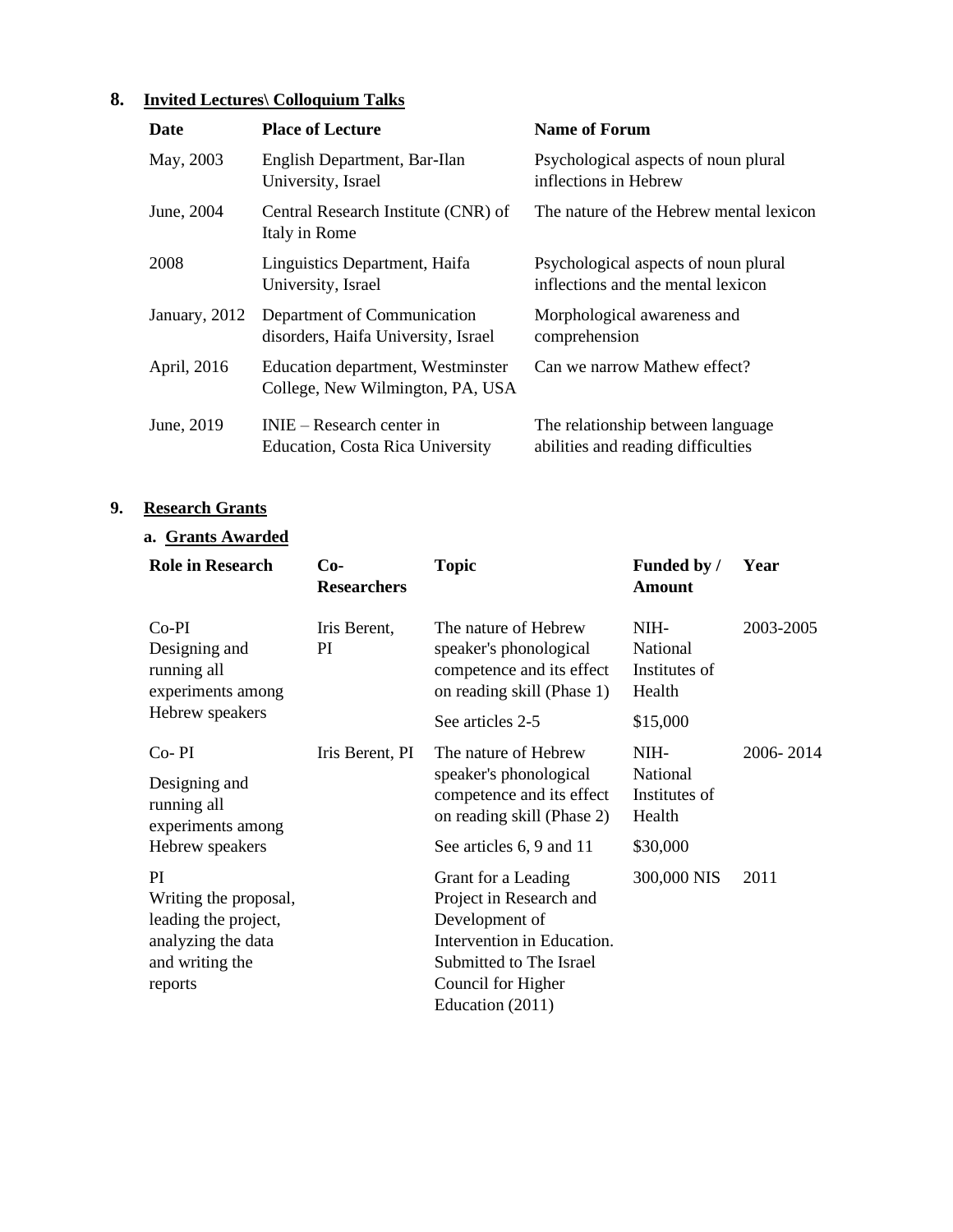| <b>Role in Research</b>                                                                                 | $Co-$<br><b>Researchers</b> | <b>Topic</b>                                                                                                                                        | Funded by /<br><b>Amount</b> | Year      |
|---------------------------------------------------------------------------------------------------------|-----------------------------|-----------------------------------------------------------------------------------------------------------------------------------------------------|------------------------------|-----------|
| PI<br>Writing the proposal,<br>leading the project,<br>analyzing the data<br>and writing the<br>reports |                             | Grant for a Leading<br>Project in Research and<br>Development of<br>Intervention in Education<br>See article 18                                     | 100,000 NIS                  | 2015      |
| PI<br>Writing the proposal,<br>leading the project,<br>analyzing the data<br>and writing the<br>reports |                             | <b>Grant for Academic</b><br>Community courses in<br>Acre. The Israel Council<br>for Higher Education                                               | 80,000 NIS                   | 2015      |
| PI<br>Writing the proposal,<br>leading the project,<br>analyzing the data<br>and writing the<br>reports |                             | Grant for a Leading<br>Project in Research and<br>Development of<br>Intervention in Education.<br>The Israel Council for<br><b>Higher Education</b> | 100,000 NIS                  | 2016      |
| PI<br>Writing the proposal,<br>leading the project,<br>analyzing the data<br>and writing the<br>reports |                             | <b>Grant for Academic</b><br>Community courses in<br>Acre. The Israel Council<br>for Higher Education                                               | 80,000 NIS                   | 2016      |
| PI<br>Writing the proposal,<br>leading the project,<br>analyzing the data<br>and writing the<br>reports |                             | Grant for a Leading<br>Project in Research and<br>Development of<br>Intervention in Education.<br>The Israel Council for<br><b>Higher Education</b> | 280, 000 NIS                 | 2017-2018 |
| PI<br>Writing the proposal,<br>leading the project,<br>analyzing the data<br>and writing the<br>reports |                             | Grant for a Leading<br>Project in Research and<br>Development of<br>Intervention in Education.<br>The Israel Council for<br><b>Higher Education</b> | 320, 000 NIS                 | 2019-2020 |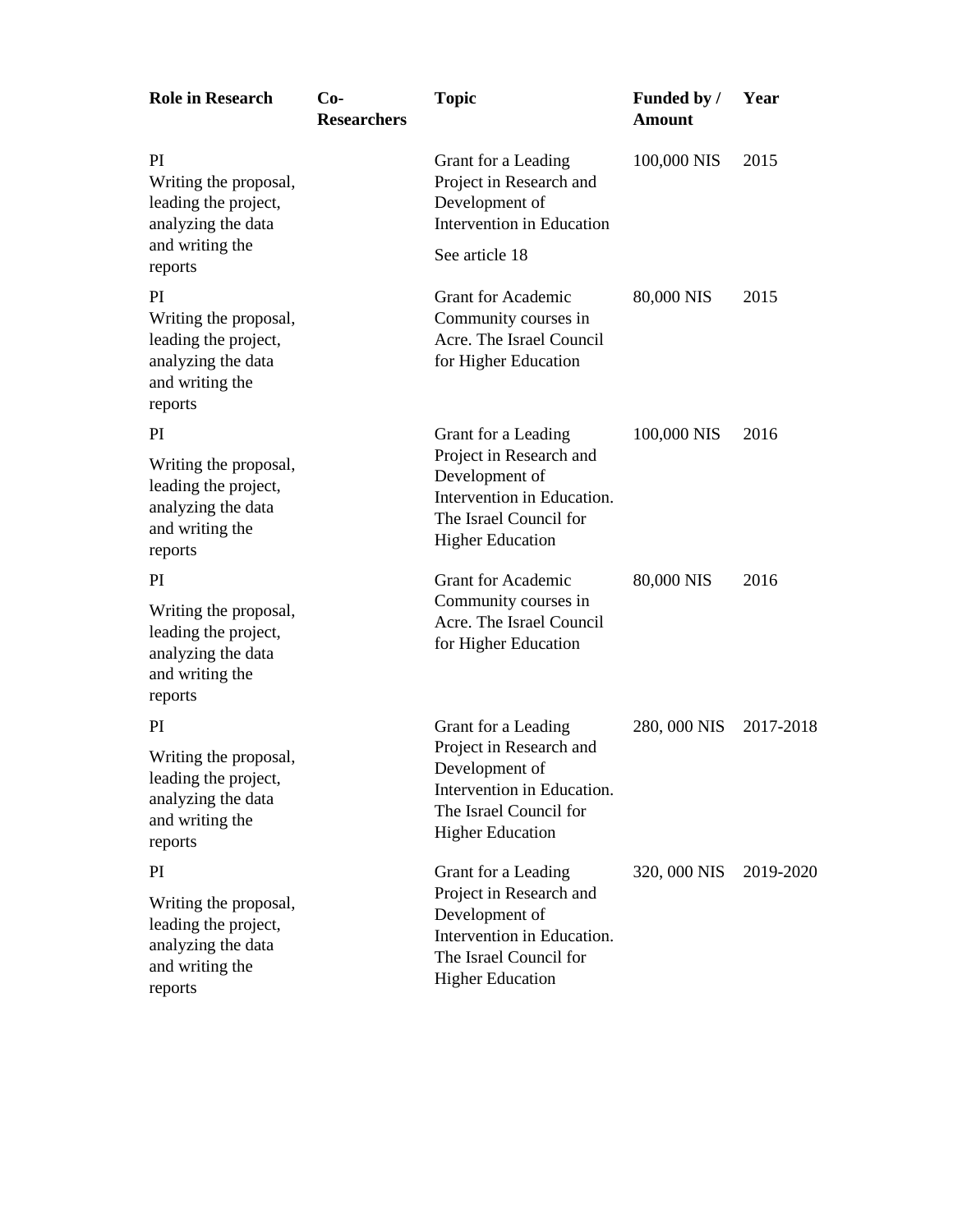## **b. Submission of Research Proposals – Not Funded**

| <b>Role in Research</b>                                                      | $Co-$<br><b>Researchers</b>                       | <b>Topic</b>                                                                                                   | <b>Funded by</b>                                 | Year |
|------------------------------------------------------------------------------|---------------------------------------------------|----------------------------------------------------------------------------------------------------------------|--------------------------------------------------|------|
| PI<br>Writing, planning and<br>designing the<br>research                     | Paul Miller                                       | The nature of mental letter<br>representations: What can<br>we learn from developing<br>and deficient Readers? | ISF-Israel<br>Science<br>Foundation              | 2013 |
| PI<br>Writing, planning and<br>designing the<br>research                     | <b>Einat Nevo</b>                                 | Motivation to read                                                                                             | <b>ISF-Israel</b><br>Science<br>Foundation       | 2014 |
| Co-PI                                                                        | Iris Berent                                       | Investigation into the                                                                                         | NIH-                                             | 2015 |
| Writing, planning and<br>designing the<br>research with my Co-<br>Researcher |                                                   | developmental origins of the<br>phonological deficit in<br>dyslexia                                            | National<br>Institutes of<br>Health              |      |
| PI                                                                           | <b>Einat Nevo</b>                                 | <b>Cultivating Morphological</b><br>awareness among Arab<br>speaking kindergarteners                           | Education<br>office of the<br>chief<br>scientist | 2017 |
| PI                                                                           | Miri Sarid,<br>Einat Nevo,<br><b>Michal Raveh</b> | Morphological awareness<br>and reading fluency                                                                 | Education<br>office of the<br>chief<br>scientist | 2018 |
| PI                                                                           | Miri Sarid,<br>Einat Nevo,<br>Michal Raveh        | Morphological awareness<br>and reading difficulties                                                            | Spencer                                          | 2019 |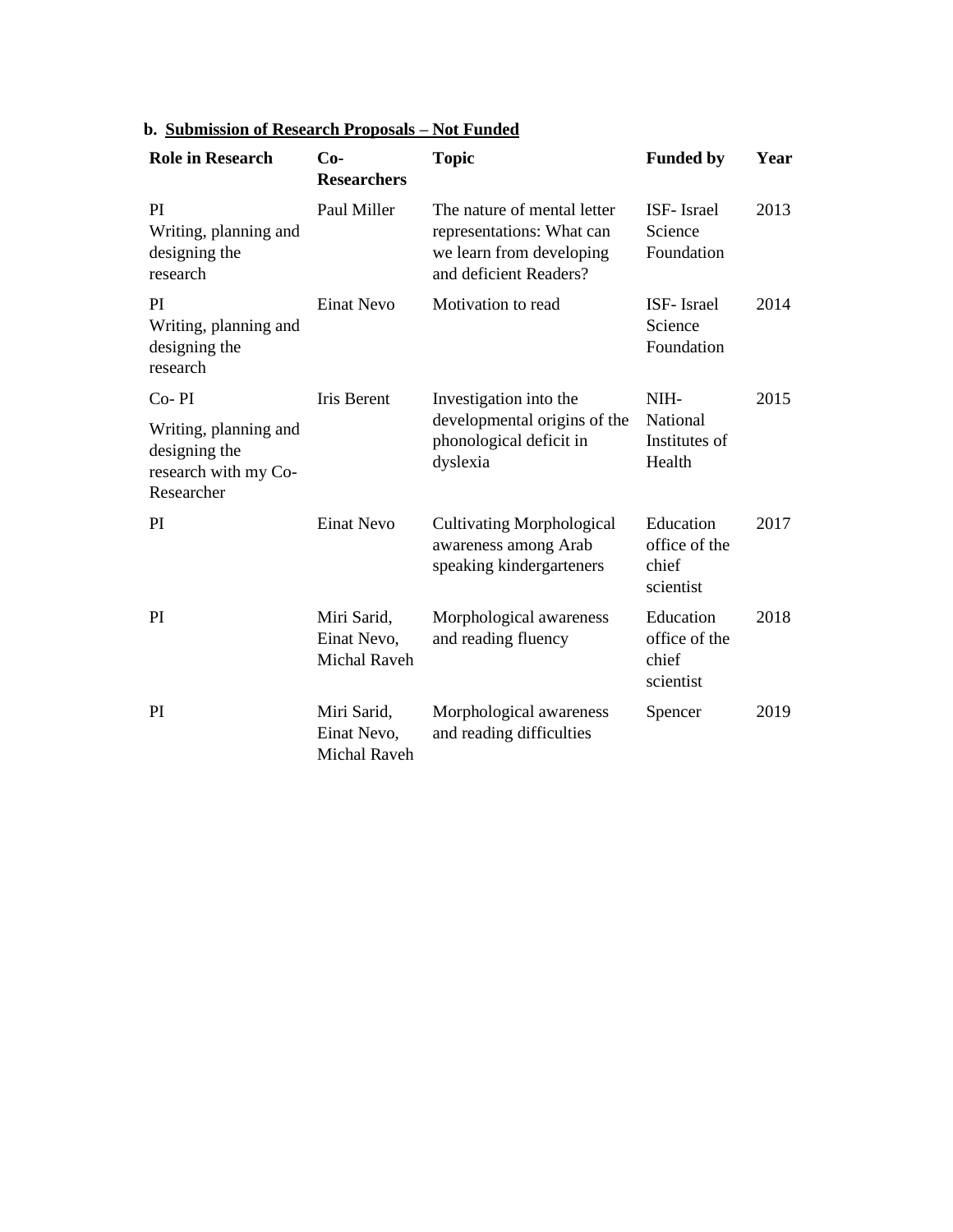# **10. Scholarships, Awards and Prizes**

| Year      | <b>Name of Grant/Award</b>                                                     |
|-----------|--------------------------------------------------------------------------------|
| 2004      | Research Authority Award for young researchers. University of Haifa. 3,000 NIS |
| 2005-2006 | Research Authority Post-Doc Fellowship. University of Haifa. 60,000 NIS        |
| 2009      | Excellent Lecturer. Western Galilee College. 5,000 \$                          |
| 2009      | Excellent Lecturer. Department of Special Education. University of Haifa       |
| 2013      | Excellent Lecturer. Department of Special Education. Gordon College            |
| 2014      | Excellent Lecturer. Western Galilee College. 17,000 NIS                        |
| 2014      | Excellent community project. Western Galilee College                           |
| 2016      | Excellent M.Ed. Lecturer. Gordon College                                       |
| 2017      | Excellent researcher, Western Galilee College                                  |
| 2018      | Excellent researcher, Western Galilee College                                  |
| 2019      | Excellent researcher, Western Galilee College                                  |

## **11. Teaching**

## **a. Courses Taught in Recent Years**

| Year            | <b>Name of Course</b>                                    | <b>Type of Course</b>      | <b>Degree</b> | Number of<br><b>Students</b> |
|-----------------|----------------------------------------------------------|----------------------------|---------------|------------------------------|
| 2002-2008       | Emergent literacy                                        | Lecture                    | B.A           | 40-100                       |
| 2005 - Present  | Language and brain                                       | <b>Introduction Course</b> | B.A           | 60-100                       |
| 2005 - Present  | Reading psychology                                       | <b>Introduction Course</b> | B.A           | 60-100                       |
| 2005 - Present  | Introduction to learning<br>disabilities                 | <b>Introduction Course</b> | B.A           | 60-100                       |
| 2005 - Present  | Reading and writing<br>difficulties                      | Lecture and workshop       | B.A           | 20-40                        |
| 2005-Present    | Research methods' in<br>reading                          | Seminar                    | B.A           | 18-20                        |
| $2012$ -Present | Issues in inclusion of<br>children with special<br>needs | <b>High Learn Course</b>   | M.Ed.         | 50-60                        |
| 2012-Present    | Literacy as a tool for<br>inclusion                      | Seminar                    | M.Ed.         | 20                           |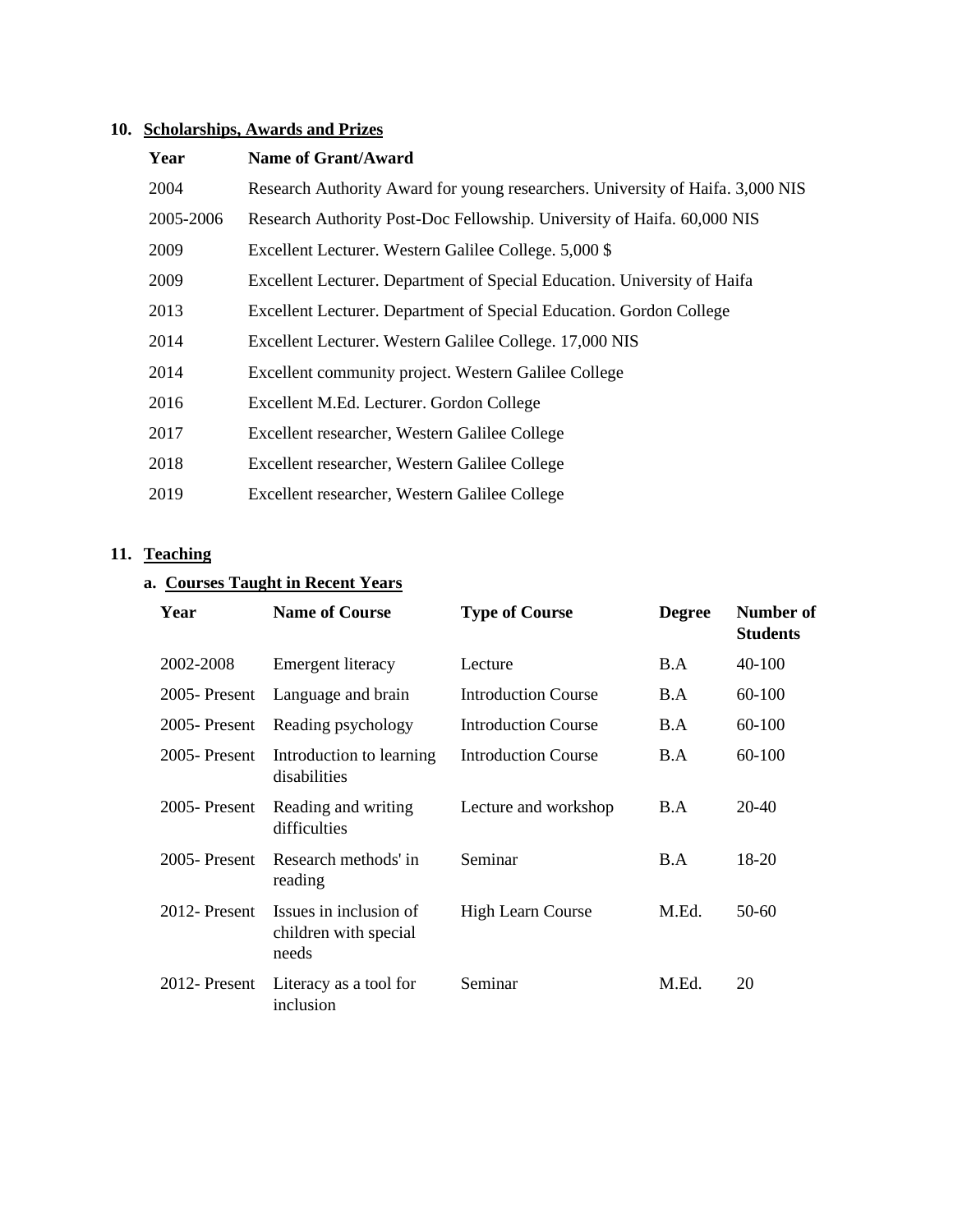# **b. Supervision of Graduate Students**

| Name of<br><b>Student</b> | <b>Title of Thesis</b>                                                                                                                   | <b>Degree</b> | Date of<br>Completio<br>n | $Co-$<br><b>Supervis</b><br><b>or</b> | <b>Students'</b><br><b>Achievements</b>                                                                              |
|---------------------------|------------------------------------------------------------------------------------------------------------------------------------------|---------------|---------------------------|---------------------------------------|----------------------------------------------------------------------------------------------------------------------|
| Sarit Zria'an             | Morphological<br>Awareness and<br><b>Reading Abilities</b><br>Among Second<br>Graders                                                    | M.Ed.         | 2012                      |                                       | Award for the Best<br>M.Ed. Thesis of the<br>Year at Gordon<br>College                                               |
| Bat El Liran              | Morphological<br>Decomposition in<br>Reading Hebrew<br>Homographs                                                                        | M.A.          | 2013                      | Paul<br>Miller                        | Award for the Best<br>M.A. Thesis of the<br>Year at the<br>University of Haifa.<br>Also, see<br>publication 16       |
| Ariaela Hen               | Literacy skills and<br>solving of word-<br>problems in<br>mathematic                                                                     | M.Ed.         | 2015                      |                                       |                                                                                                                      |
| Suhair<br>Sabbah          | Morphological<br>Awareness and<br>comprehension in<br>Arabic readers                                                                     | M.Ed.         | 2015                      |                                       | Award for the Best<br>M.Ed. Thesis of the<br>Year at Gordon<br>College. Also, see<br>publication 2 under<br>chapters |
| Vered<br>Dabush           | <b>Parent's Attitudes</b><br>and Behavior<br>toward Reading<br>and their Children's<br>Motivation to Read<br>and Reading<br>Achievements | M.Ed.         | 2016                      |                                       |                                                                                                                      |
| Orit Sista                | Joint Interactive<br>Storybook<br>Intervention<br>Program among<br>Preschool Children                                                    | M.Ed.         | 2016                      |                                       |                                                                                                                      |
| Nabila Iazam              | <b>Druze Students</b><br>Attitudes toward<br>Formal Arabic and<br>Hebrew                                                                 | M.Ed.         | 2016                      |                                       |                                                                                                                      |
| Sarit Israel              | Developmental<br>Aspects of<br>Motivation to Read                                                                                        | M.Ed.         | 2016                      |                                       | Submitted article                                                                                                    |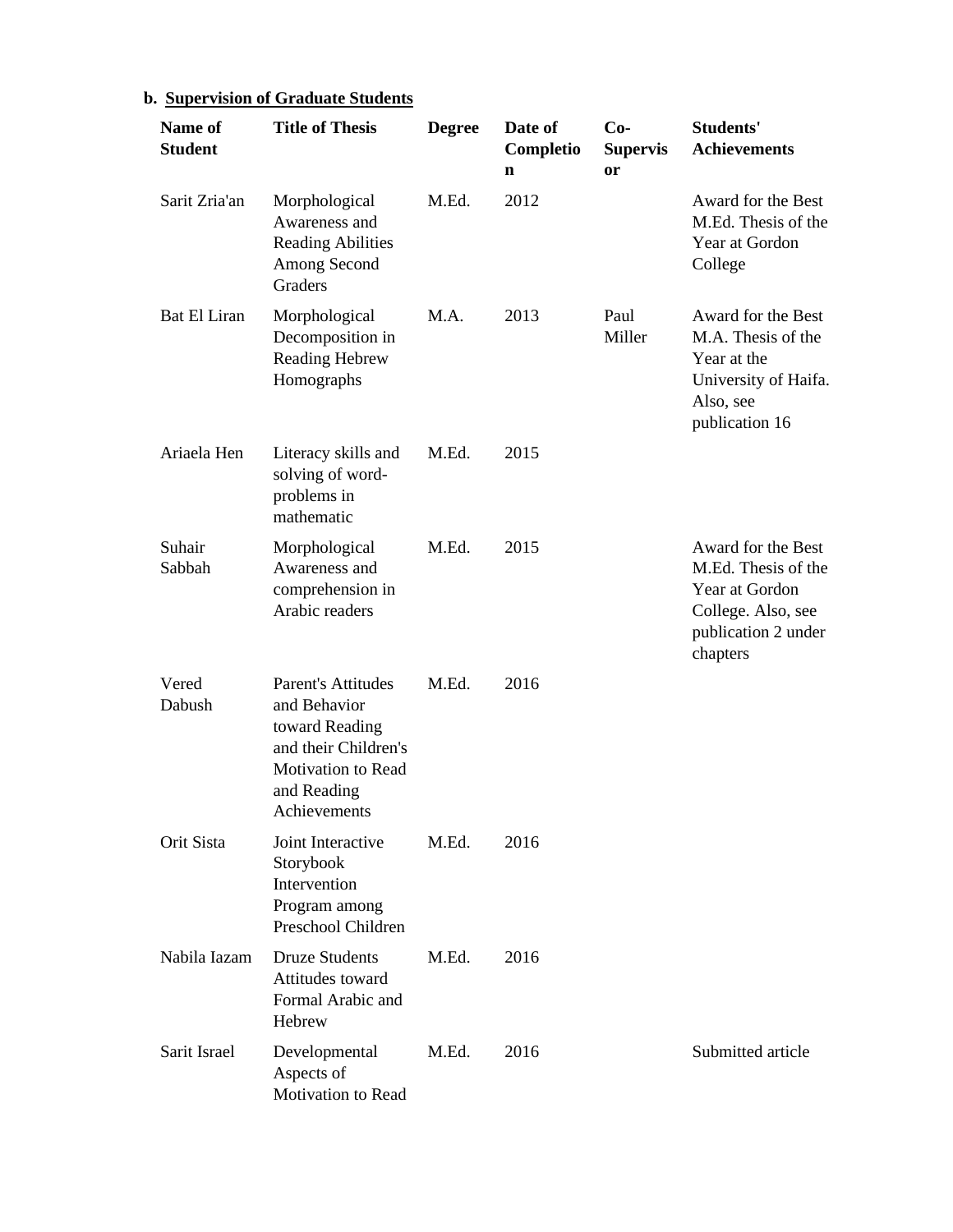| Name of<br><b>Student</b> | <b>Title of Thesis</b>                                     | <b>Degree</b> | Date of<br>Completio<br>n | $Co-$<br><b>Supervis</b><br>0r | Students'<br><b>Achievements</b> |
|---------------------------|------------------------------------------------------------|---------------|---------------------------|--------------------------------|----------------------------------|
| Ester<br>Goldstein        | Cultivating<br><b>Reading Motivation</b><br>in First grade | M.Ed.         | 2016                      |                                | In preparation                   |
| Hinadi<br>Hamdn           | Children Altitudes<br>and Behavers<br>toward Reading       | M.Ed.         | 2016                      |                                | In preparation                   |

# **12. Reviewer**

Journal of Early Childhood Literacy Applied Psycholinguistic Language and Speech Cognition

Reading and Writing

# **13. Ph.D. reviewer**

| <b>University</b> | <b>Department</b>               | <b>Title of Thesis</b>                     | vear | <b>Supervisor</b>                   |
|-------------------|---------------------------------|--------------------------------------------|------|-------------------------------------|
| Haifa             | Learning<br><b>Disabilities</b> | Predictors of reading<br>acquisition       | 2018 | Sheli Saul                          |
| Haifa             | Learning<br><b>Disabilities</b> | Predictors of first and<br>second language | 2017 | Mark Laykin                         |
| Haifa             | Education                       | Reading acquisition in<br>Arabic           | 2020 | Zohar Eviatar and<br>Raphiq Ibrahim |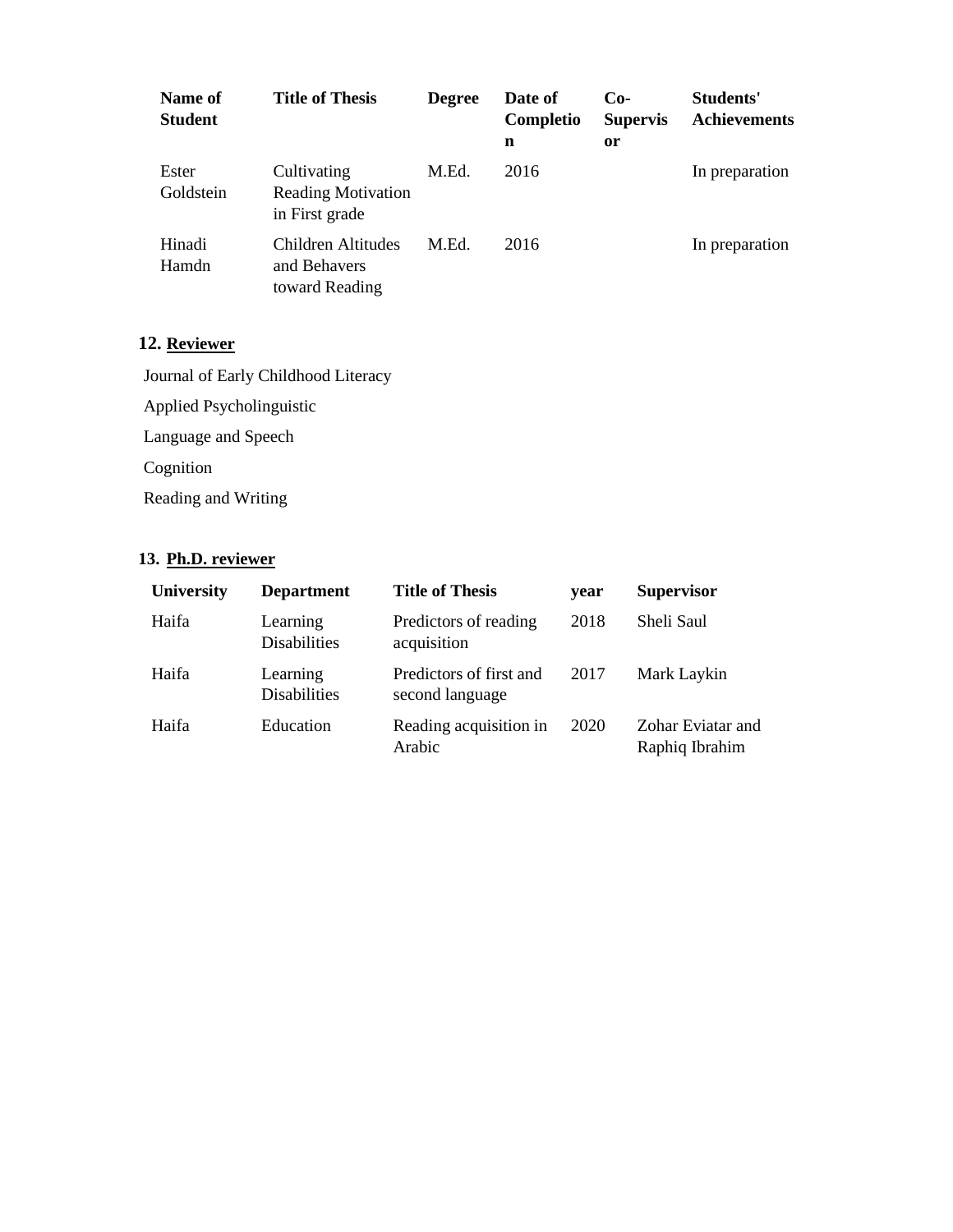## 14. **Summary of my Activities and Future Plans**

## Research Interests

My research focuses on Hebrew word perception and comprehension as related to morphological composition and decomposition in tasks such as inflections and derivations. Another task I inquired was how much of our linguistic activity is performed by automatic default procedures as opposed to associative mechanisms. The question is whether the Hebrew mental lexicon contains every word, including inflections and derivations, in one storage, or, alternatively, has one storage for word bases, another for affixes, as well as a set of composition and decomposition rules, which guide the use of inflections and derivations.

My research investigates the activation of morphological rules and its effects on linguistic procedures such as plural inflection. I investigated this issue by manipulating the cognitive processes involved in Hebrew noun inflection. It was asked whether the inflection of regular nouns is different than the inflection of irregular nouns. If they differ, what are the implications of this difference concerning the structure of the mental lexicon and the psychological mechanism of noun inflection?

Together with Prof. Iris Berent (funded by NIMH), I examined Hebrew word decomposition by investigating restrictions on the Hebrew root—mainly, processing the reduplication of root radicals in Hebrew as defined by McCarthy's Obligatory Contour Principle (OCP). We examined alternative interpretations to the OCP. The findings from several studies have so far consistent with the OCP rule. This research with Berent has been reported in seven articles in leading journals.

Together with Dr. Einat Nevo, we have scanned studies on the development of reading abilities and reading motivation from preschool through elementary school, and also studies on language enrichment and development of early literacy skills among young children. These studies also involve the issue of effectiveness of a short, interactive storybook-reading intervention program on literacy abilities in young children and suggested a clear advantage of the intervention group over a control group on vocabulary, morphology, phonological awareness, and print concepts. Our research revealed a decline in reading motivation in low young reading achievers.

Currently, I am investigating developmental aspects of reading and writing motivation and the impact of morphological intervention on reading achievements in dyslectic students. Initial findings suggested that morphological instruction develops awareness of the morphemic structure of words that contributes to extracting meaning from texts.

The studies point out the need to develop screening tools for identifying native Hebrew children at risk in reading spoken and literary texts; and marking the transition from decoding to reading comprehension. We also need to consider long-range intervention plans and measures, aiming at improving word knowledge among these populations.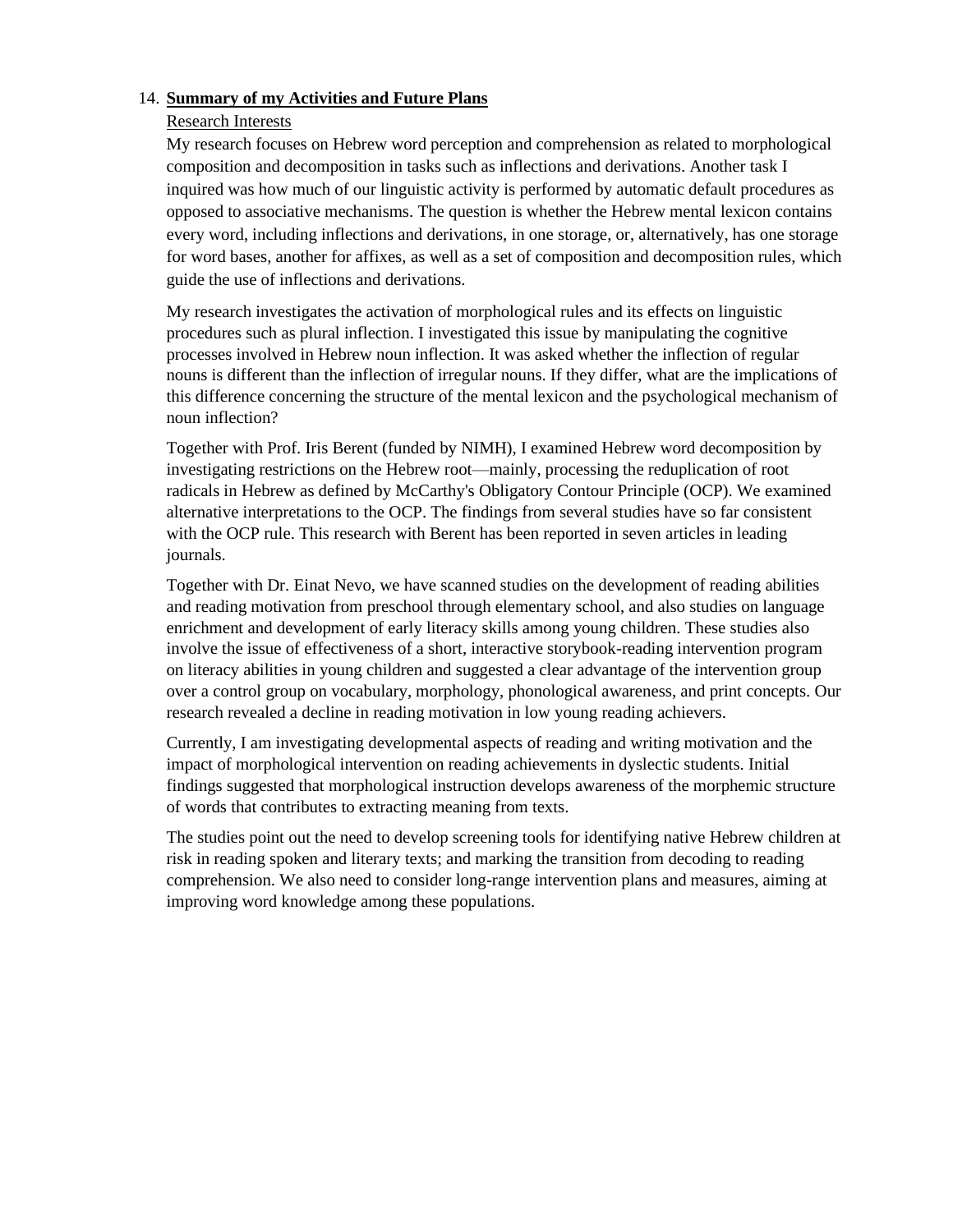## **Publications**

#### **Vaknin-Nusbaum Vered, prof.**

## **A. Articles in Refereed Journals**

## **Published**

- 1. Berent, I., Shimron, J., **Vaknin, V**. (2001). Phonological constraints on reading: Evidence from the Obligatory Contour Principle. *Journal of Memory and Language, 44,* 644-665. (JCR 5 Years IF: 4.356, SJR H index: 109, 2015, Ranking: Q1).
- 2. Berent, I., **Vaknin, V.**, Shimron, J. (2004). Does a theory of language need a grammar? Evidence from Hebrew root structure. *Brain and Language, 90,* 170-182. (JCR 5 Years IF: 3.274, SJR H index: 95, 2015, Ranking: Q1).
- 3. Berent, I., **Vaknin, V**., Marcus, G.F. (2007). Roots, stems, and the universality of lexical representations: Evidence from Hebrew. *Cognition, 104,* 254-286. (JCR 5 Years IF: 4.308, SJR H index: 142, 2015, Ranking: Q1).
- 4. Berent, I., Steriade, D., Lennertz., T., **Vaknin, V**. (2007). What we know about what we have never heard: Evidence from perceptual illusions. *Cognition, 104*, 591-630. (JCR 5 Years IF: 4.308, SJR H index: 142, 2015, Ranking: Q1).
- 5. Berent, I., Lennertz, T., Smolensky, P., **Vaknin-Nusbaum, V**. (2009). Listeners' knowledge of phonological universals: Evidence from nasal clusters. *Phonology, 26*, 75-108. (JCR 5 Years IF: 0.937, SJR H index: 30, 2015, Ranking: Q1).
- 6. Berent, I., Balaban, E., Lennertz, T., **Vaknin-Nusbaum, V**. (2010). Phonological universals constrain the processing of nonspeech stimuli. *Journal of Experimental Psychology: General*, *139*, 418-435. (JCR 5 Years IF: 5.105, SJR H index: 21, 2015, Ranking: Q1).
- 7. **Vaknin-Nusbaum, V.**, & Miller, P. (2011). The Importance of vowel diacritics for the temporary retention of high and low frequency Hebrew words of varying syllabic length. *Memory and Cognition, 39,* 516-526*.* (JCR 5 Years IF: 2.592, SJR H index: 96, 2015, Ranking: Q1).
- 8. **Vaknin, V.**, & Shimron, J. (2011). Hebrew plural inflection: Linear processing in a Semitic language. *The Mental Lexicon*, *6,* 197-244. (JCR 5 Years IF: 2.592, SJR H index: 10, 2015, Ranking: Q4).
- 9. Berent, I., Balaban, E., **Vaknin-Nusbaum, V**. (2011). [How linguistic chickens help spot spoken](http://www.northeastern.edu/berentlab/wp-content/uploads/2012/03/BerentBalabanVaknin-Nusbaum-2011-Frontiers.pdf)[eggs: phonological constraints on speech identification.](http://www.northeastern.edu/berentlab/wp-content/uploads/2012/03/BerentBalabanVaknin-Nusbaum-2011-Frontiers.pdf) *Frontiers in Psychology*, *2*, 182-196*.* (JCR 5 Years IF: 2.885, SJR H index: 43, 2015, Ranking: Q1).
- 10. Vaknin-Nusbaum, V. (2012). What can we learn from the processing of Hebrew Irregular nouns. *Literacy and language*, *4,* 119-144. (In Hebrew).
- 11. Berent, I., **Vaknin-Nusbaum, V.**, Balaban, E., Galaburda, A.M. (2012). Dyslexia impairs speech recognition but can spare phonological competence. *Plos one, 7*, e44875. (JCR 5 Years IF: 3.535, SJR H index: 181, 2015, Ranking: Q1).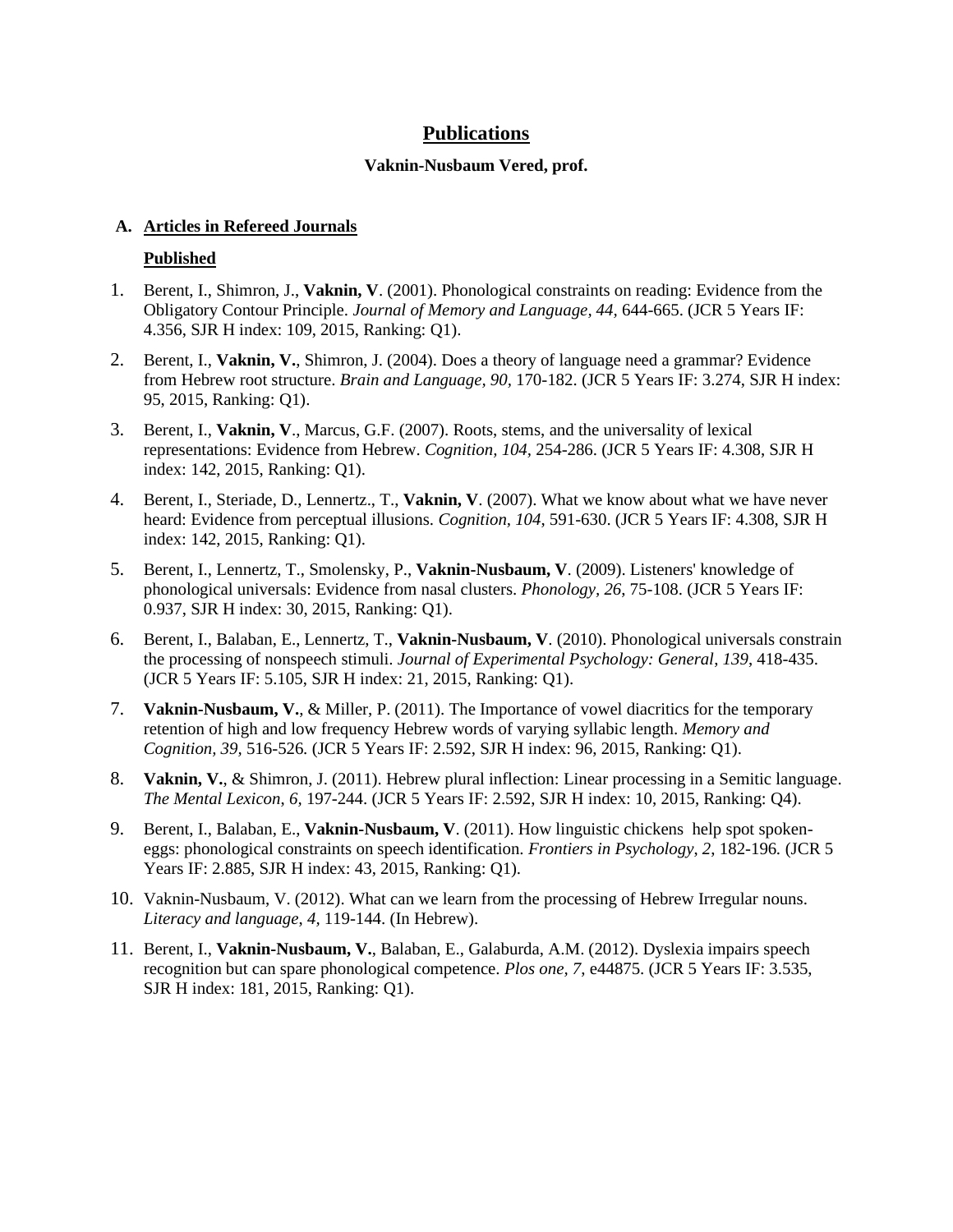- 12. Miller, P., & **Vaknin-Nusbaum, V**. (2012). The involvement of letter names in the silent processing of isolated letters: A developmental Perspective. *Memory and Cognition, 40*, 1276–1288. DOI 10.3758/s13421-012-0223-3. (JCR 5 Years IF: 2.592, SJR H index: 96, Ranking: Q1).
- 13. Berent, I., **Vaknin-Nusbaum, V.**, Balaban, E., Galaburda, A.M (2013). Phonological generalizations in dyslexia: the phonological grammar may not be impaired. *Cognitive Neuropsychology*, *30*, 285- 310. (JCR 5 Years IF: 2.381, SJR H index: 75, 2015, Ranking: Q1).
- 14. **Vaknin-Nusbaum, V.**, & Miller, P. (2014). The impact of pointing on the short-term memory (STM) of heterophonic homographs. *Reading and Writing*, *27*, 769-792. (JCR 5 Years IF: 1.825, SJR H index: 48, 2015, Ranking: Q1).
- 15. Argaman, O., & **Vaknin-Nusbaum, V**. (2016). Language Awareness of Teacher Trainees. *Journal of Language Teaching and Research*, *7*, 9-18. (SJR H index: 1, 2015, Ranking: Q3, Scholar h5  $index=15$ ).
- 16. Miller, P., Liran-Hazan, B., & **Vaknin-Nusbaum, V**. (2016). Morphological Decomposition in Reading Hebrew Homographs. *Journal of psycholinguistic research*, *45,* 717-738. (JCR 5 Years IF: 0.830, SJR H index: 44, 2015, Ranking: Q1).
- 17. **Vaknin-Nusbaum, V.**, Sarid, M., Shimron, J. (2016). Morphological awareness and reading in second and fifth grade: evidence from Hebrew. *Reading and Writing, 29*, 229-244. (JCR 5 Years IF: 1.825, SJR H index: 48, 2015, Ranking: Q1).
- 18. **Vaknin-Nusbaum, V.**, Sarid, M., Raveh, M., Nevo, E. (2016). The contribution of morphological awareness to reading comprehension in early stages of reading. *Reading and Writing,* 1-20. (JCR 5 Years IF: 1.825, SJR H index: 48, 2015, Ranking: Q1).
- 19. Berent, I., Bat-El, O., Brentari, D., Dupuis, A., **Vaknin-Nusbaum, V**. (2016). The double identity of doubling: one language faculty, two channels*. PNAS Proceedings of the National Academy of Sciences of the United States of America.* (JCR 5 Years IF: 9.423, SJR H index: 604, 2015, Ranking: Q1). [www.pnas.org/cgi/doi/10.1073/pnas.1613749113.](http://www.pnas.org/cgi/doi/10.1073/pnas.1613749113)
- 20. Berent, I., Bat-El, O., & **Vaknin-Nusbaum, V**. (2017). The double identity of doubling: Evidence for the phonology–morphology split. *Cognition*, 161, 117-128. (SJR H index: 152, 2015, Ranking: Q1).
- 21. Argaman, O., & **Vaknin-Nusbaum, V**. Language Awareness and language knowledge of Teacher Trainees. Eyunim beHinuh. (In Hebrew).(SJR Ranking: Q1).
- 22. **Vaknin-Nusbaum, V.**, & Nevo, E. Joint interactive storybook intervention program among preschool and kindergarten children. *Reading Psychology*, *38*(3), 231-261. (JCR 5Years IF: SJR H index: 20, 2015, Ranking: Q2).
- 23. Nevo, E., & **Vaknin, V**. Enhancing Language and Print-Concept Skills by Using Interactive Storybook Reading at Kindergarten. *Journal of early childhood Literacy*, 1468798417694482. (SJR H index: 15, 2015, Ranking: Q1).
- 24. **Vaknin‐Nusbaum, V**., Nevo, E., Brande, S., & Gambrell, L. (2018). Developmental aspects of reading motivation and reading achievement among second grade low achievers and typical readers. *Journal of Research in Reading*, *41*(3), 438-454 . (JCR 5Yeras IF: 0.917, SJR H index: 31, 2015, Ranking: Q1).
- 25. Abbas, R., Pataki, S. P., **Vaknin-Nusbaum, V**., & Ilaiyan, S. (2018). What Do They Want From My Life? Parent-Child Relationships as Perceived by Druze Adolescents in Israel. *Journal of Adolescent Research*, 0743558418764088. (JCR 5Yeras IF: 0.7, SJR H index: 72, 2017, Ranking: Q2).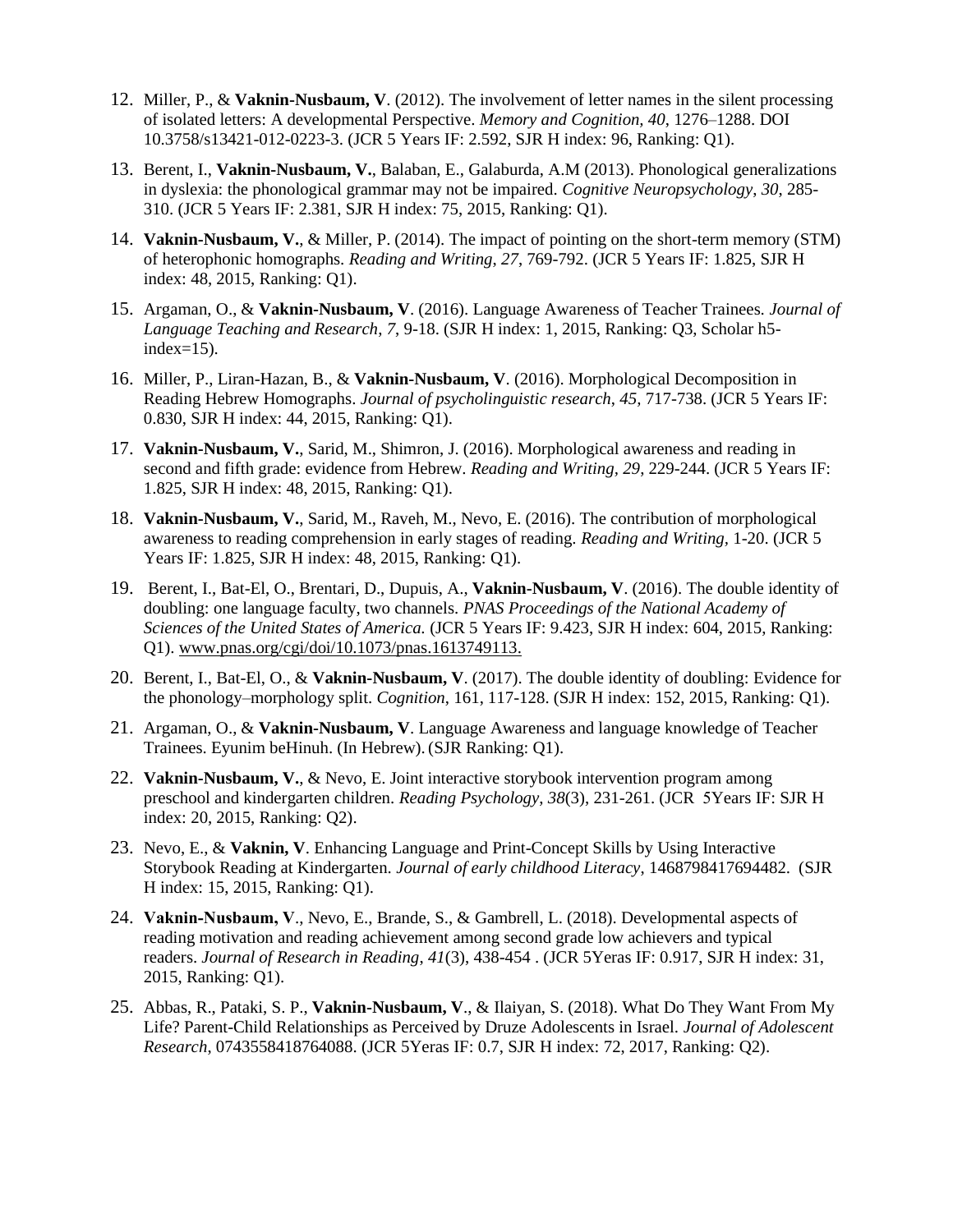- 26. Vaknin-Nusbaum, V. (2018). Morphological awareness and reading abilities in second-and thirdgrade Hebrew readers. *Applied Psycholinguistics*, *39*(5), 989-1009. (JCR 5 Years IF: 0.830, SJR H index: 44, 2015, Ranking: Q1).
- 27. Abbas, R., **Vaknin-Nusbaum, V**., Neuman, A., Mongillo, G., Feola, D., & Goldberg Kaplan, R. (2018). The use of modern standard and spoken Arabic in mathematics lessons: the case of a diglossic language/El uso del árabe estándar moderno y del árabe hablado en las clases de matemáticas: el caso de una lengua diglósica. *Cultura y Educación*, *30*(4), 730-765. (JCR 5Years IF: 0.29, SJR H index: 12, 2017, Ranking: Q3).
- 28. Nevo, E., & **Vaknin-Nusbaum, V**. (2019). Joint Reading of Informational Science Text Versus Narrative Stories: How Does each Affect Language and Literacy Abilities Among Kindergarteners? *Reading Psychology, 39*(8), 787-819. (JCR 5Years IF: 0.89, SJR H index: 20, 2015, Ranking: Q2).
- 29. **Vaknin-Nusbaum, V** & Raveh M. (2019). Cultivating morphological awareness improves reading skills in fifth grade Hebrew readers. *Journal of Educational Research 112*(3), 357-366. (JCR 5Yeras IF: 0.77, SJR H index: 61, 2017, Ranking: Q1).
- 30. Nevo, E., **Vaknin-Nusbaum, V**. & Gambrell, L. (2019). Reading motivation in kindergarteners and first graders. *Journal of Research in Childhood Education*, *33*(4), 610-622 (SJR H index: 15, 2017, Ranking: Q1).
- 31. **Vaknin-Nusbaum, V**., & Nevo, E. (2019). Reading and writing motivation of third to sixth graders. *Reading Psychology 41*(1), 44-70. (JCR 5Years IF: 0.89, SJR H index: 20, 2015, Ranking: Q2).
- 32. Nevo, E., & **Vaknin-Nusbaum**, V. (2020). Enhancing motivation to read and reading abilities in first grade. *Educational Psychology 40*(1), 22-41. (SJR H index: 49, 2017, Ranking: Q1).
- 33. Mongillo, G., Feola, D., Kaplan, R. G., **Vaknin-Nusbaum, V**. & Abbas, R., (2020). Primary Teachers' Use of Communicative Strategies for Linguistically Diverse Learners: A Cross-Cultural Case Study. *The Language and Literacy Spectrum 29*(1), 5.
- 34. **Vaknin-Nusbaum**, V & Hadad, E. (2020). The Contribution of Morphological Awareness to Reading Comprehension in Arabic-speaking Second Graders. *Reading and Writing* (JCR 5 Years IF: 1.825, SJR H index: 48, 2015, Ranking: Q1).
- 35. Nevo, E., & **Vaknin-Nusbaum**, V. (2020). Motivation to read and Reading Fluency among Second Graders Hebrew Readers. *Reading and Writing* (JCR 5 Years IF: 1.825, SJR H index: 48, 2015, Ranking: Q1).
- 36. Abbas, R., **Vaknin-Nusbaum, V**., & Ilaiyan, S. (in press). Motivation and Attitudes of Israeli Druze Schoolers to L2 Hebrew compared to Modern Standard Arabic. *Pragmatics and Society*. (JCR 5Yeras IF: 0.3, SJR H index: 11, 2019, Ranking: Q1).
- 37. Berent, I., Bat-El, o., Brentari, D. K & **Vaknin-Nusbaum**. (2020). Amodal phonology. *Journal of Linguistics*, 1-31 *(*JCR 5 Years IF: 0.67, SJR H index:35, 2019, Ranking: Q1).
- 38. Argaman O., & **Vaknin-Nusbaum, V**. (2020). Linguistic awareness in teachers trainees. *Israel Association Applied Linguistic*. (In Hebrew).
- 39. Sarid, M., Peled, Y. & **Vaknin-Nusbaum, V**. (2021). Receiving formative feedback on draft writings and academic procrastination: The case of Bilingual students in a College. *Reading and Writing* (JCR 5 Years IF: 1.825, SJR H index: 48, 2015, Ranking: Q1).
- 40. **Vaknin-Nusbaum, V**. (2021). Morphological Awareness: A Tool to Promote Reading Fluency and Accuracy in Hebrew in Students with Reading Disabilities. *Learning Disabilities Research & Practice (*JCR 5 Years IF: 1.2, SJR H index: 18, 2019, Ranking: Q1*)*.